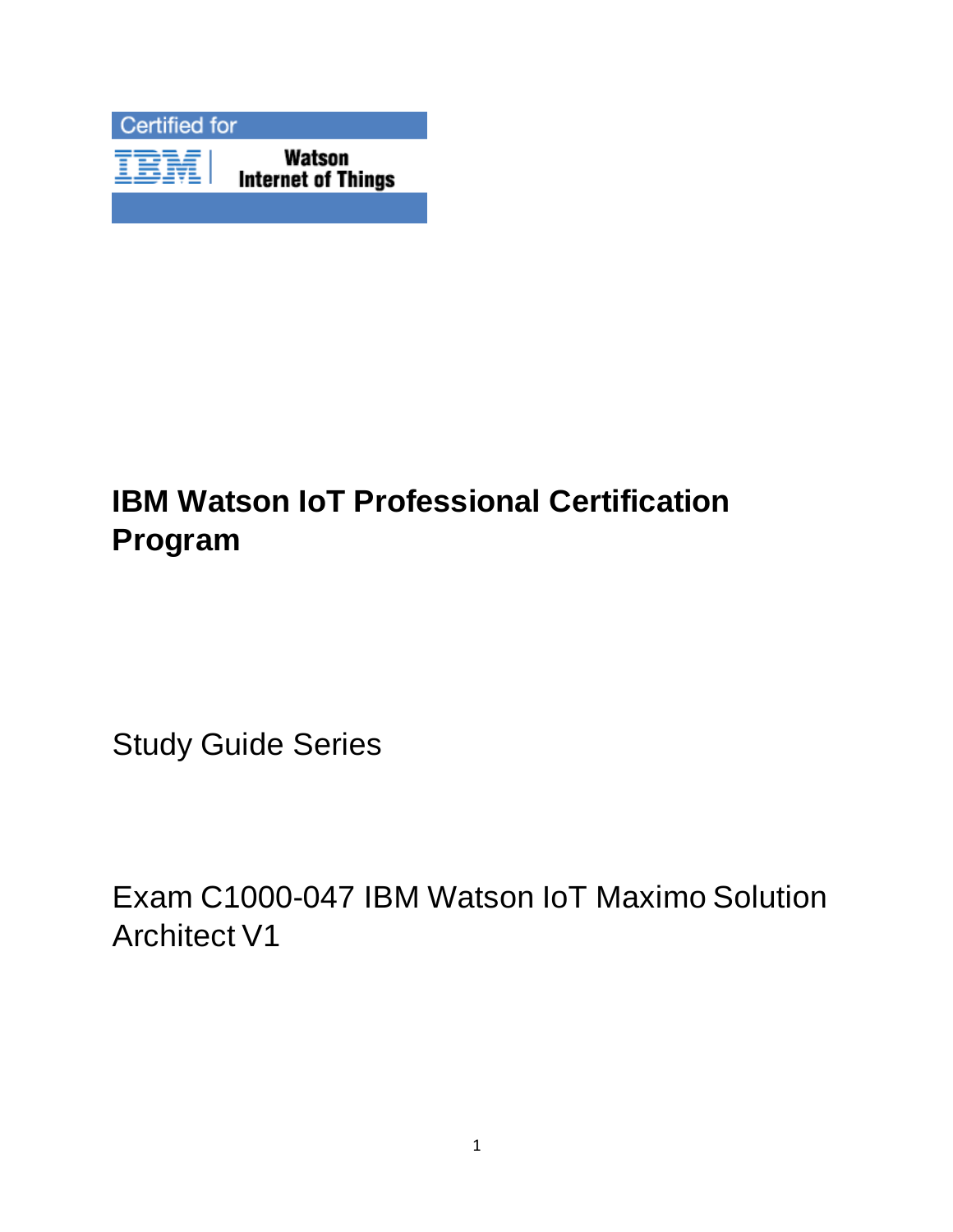#### **Purpose of Exam Objectives**

When an exam is being developed, the Subject Matter Experts work together to define the role the certified individual will fill. They define all of the tasks and knowledge that an individual would need to have in order to successfully implement the product. This creates the foundation for the objectives and measurement criteria, which are the basis for the certification exam.

The Watson IOT Certification item writers used these objectives to develop the questions that they wrote, and which will appear on the exam.

It is recommended that you review these objectives. Do you know how to complete the task in the objective? Do you know why that task needs to be done? Do you know what will happen if you do it incorrectly? If you are not familiar with a task, then go through the objective and perform that task in your own environment. Read more information on the task. If there is an objective on a task there is about a 95% chance that you WILL see a question about it on the actual exam.

After you have reviewed the objectives and completed your own research, then take the assessment exam. While the assessment exam will not tell you, which question you answered incorrectly, it will tell you how you did by section. This will give you a good indication as to whether you are ready to take the actual exam or if you need to further review the materials.

Note: This is the high-level list of objectives. As you review these objectives, you will see a detailed level of how to perform the task.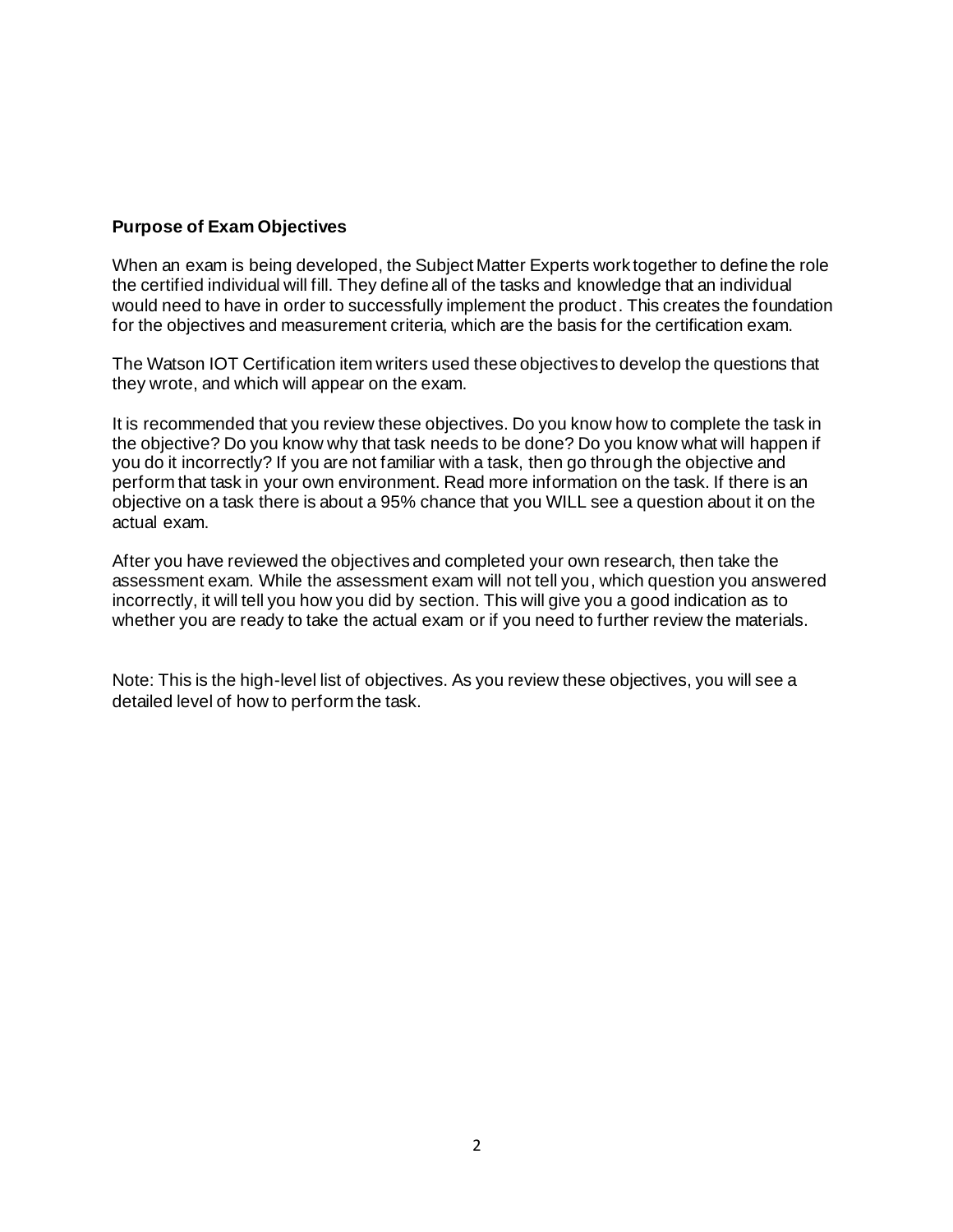# **High-level Exam Objectives**

| <b>Section 1</b> | <b>Basic Architecture</b>                                        |
|------------------|------------------------------------------------------------------|
| 1.1              | Define the basic architecture of Maximo EAM/APM components       |
|                  | (functional vs tech)                                             |
| 1.2              | Describe the deployment options (on-prem, Cloud/SaaS, hybrid -   |
|                  | including Kubernetes)                                            |
| 1.3              | Describe multi-language support in Maximo (language tables,      |
|                  | configuring translations, loading translations, etc.)            |
| 1.4              | Describe the Maximo Architecture Solution view and data flows    |
| 1.5              | Describe the Maximo EAM/APM mobility architecture                |
|                  |                                                                  |
| <b>Section 2</b> | <b>Maximo Standard Functionality</b>                             |
| 2.1              | Explain the key concepts of Inventory Management                 |
| $\overline{2.2}$ | Explain the key concepts of EAM/APM                              |
| 2.3              | Explain the key concepts of Procurement in support of work and   |
|                  | inventory (asset) management                                     |
| 2.4              | Explain the key concepts of Contract Management in support of    |
|                  | work and asset management                                        |
| 2.5              | Explain the key concepts of Work Management EAM                  |
| 2.6              | Describe the 5 models available on Maximo APM on Cloud           |
|                  |                                                                  |
| Section 3        | <b>Maximo Industry Solutions/Add-ons</b>                         |
| 3.1              | Describe the Mobility Solutions for Maximo EAM                   |
| 3.2              | Describe the Maximo Scheduling Solutions                         |
| 3.3              | Describe the Industry solutions - New Models                     |
| 3.4              | Describe the process of adding new models to Maximo APM          |
|                  |                                                                  |
| <b>Section 4</b> | <b>Reporting/Analysis</b>                                        |
| 4.1              | Discuss scoring and how it affects Work Management               |
| 4.2              | Discuss predictive and AI technology and how it affects work     |
| 4.3              | Discuss KPI and Work Centers and how it impacts Work             |
|                  | Management                                                       |
| 4.4              | Discuss reporting both BIRT/Cognos and how it affects EAM/APM    |
|                  |                                                                  |
| Section 5        | <b>Security</b>                                                  |
| 5.1              | <b>Describe Maximo Authentication Methods</b>                    |
| $\overline{5.2}$ | Explain Maximo Security Groups and their configuration           |
| 5.3              | Explain Maximo security controls                                 |
| 5.4              | Describe how a single security asset management role is achieved |
|                  | by Maximo EAM/APM                                                |
| 5.5              | Describe Maximo cloud security options                           |
|                  |                                                                  |
| <b>Section 6</b> | <b>Initial Setup</b>                                             |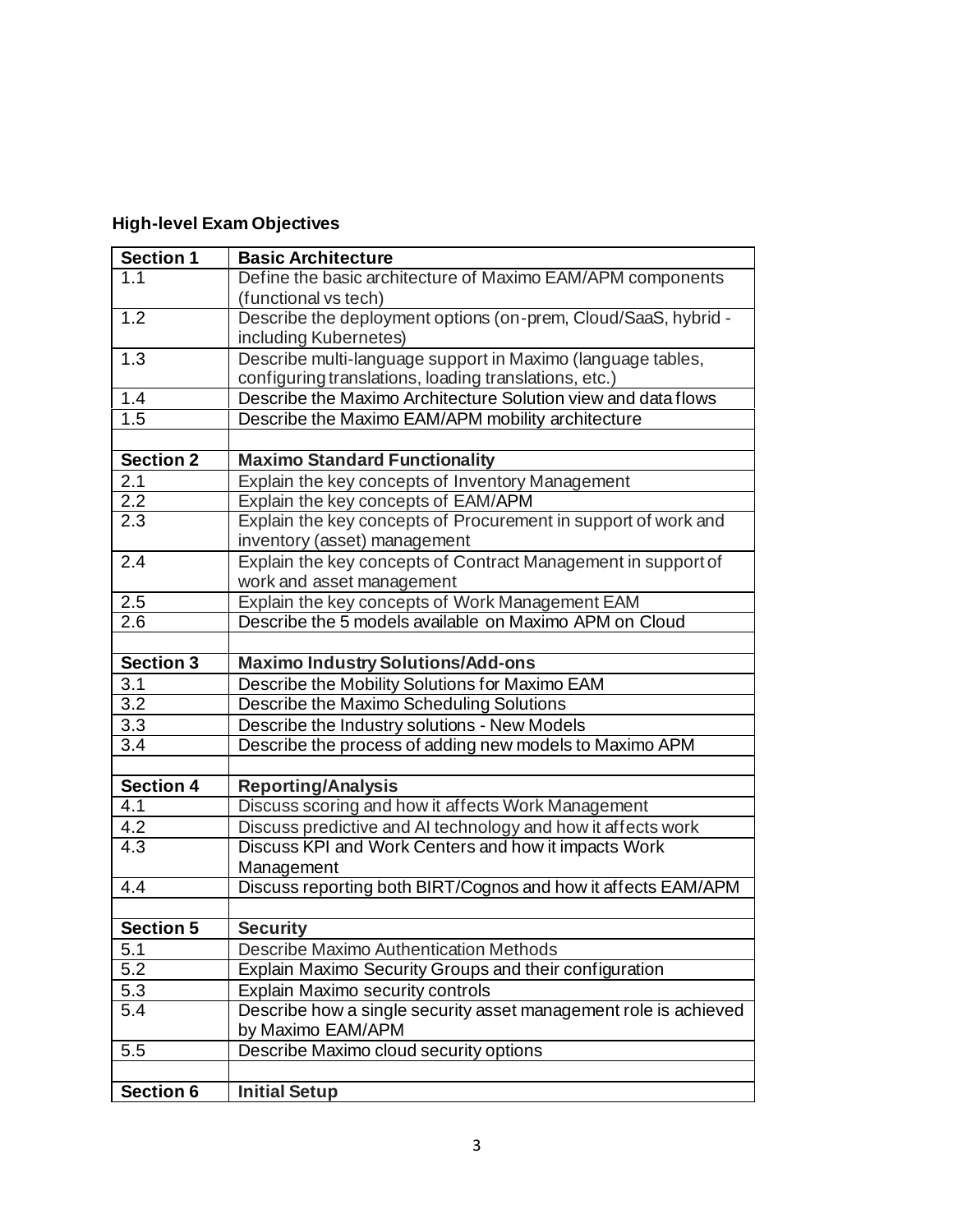| 6.1              | Explain the purpose of Maximo's multi-org/multi-site capabilities |
|------------------|-------------------------------------------------------------------|
| 6.2              | Understand the General Ledger (GL) Account Structure and code     |
|                  | usage in a Multi-Organization site configuration                  |
| 6.3              | Summarize other initial setup requirements for Maximo based on    |
|                  | customer usage                                                    |
|                  |                                                                   |
| <b>Section 7</b> | <b>Customization/Configuration</b>                                |
|                  |                                                                   |
| 7.1              | Explain the Maximo integration for APM                            |
| 7.2              | Explain concepts of Maximo Formulas and their usage               |
| 7.3              | Explain the benefits of using Automation Scripting                |
| 7.4              | Understand the tools available for the Maximo UI framework for    |
|                  | configuration and customization                                   |

#### **Detailed Exam Objectives**

#### **Section 1 - Basic Architecture**

#### **1.1 Define the basic architecture of Maximo EAM/APM components (functional versus technical)**

- 1.1.1 Identify the target architecture and DevOps environments
	- 1.1.1.1 Describe Onprem architecture
	- 1.1.1.2 Describe Cloud architecture
		- 1.1.1.2.1Match the Tenant Management and SaaS Deployment model
	- 1.1.1.3 Hybrid architecture
		- 1.1.1.3.1Match the Tenant Management and SaaS Deployment model
	- 1.1.1.4 Document the DevOps environment
	- 1.1.1.5 Define if environments have uniqueness (example, cluster, data, access)
- 1.1.2 Document the proposed architecture
	- 1.1.2.1 Define the Administration workstation requirements
	- 1.1.2.2 Define the required capacity for the Administration workstation
	- 1.1.2.3 Define the Database requirements
	- 1.1.2.4 Define the required capacity for DevOps environments
	- 1.1.2.5 Define the Application Server Requirements
	- 1.1.2.6 Define the Application Server capacity for DevOps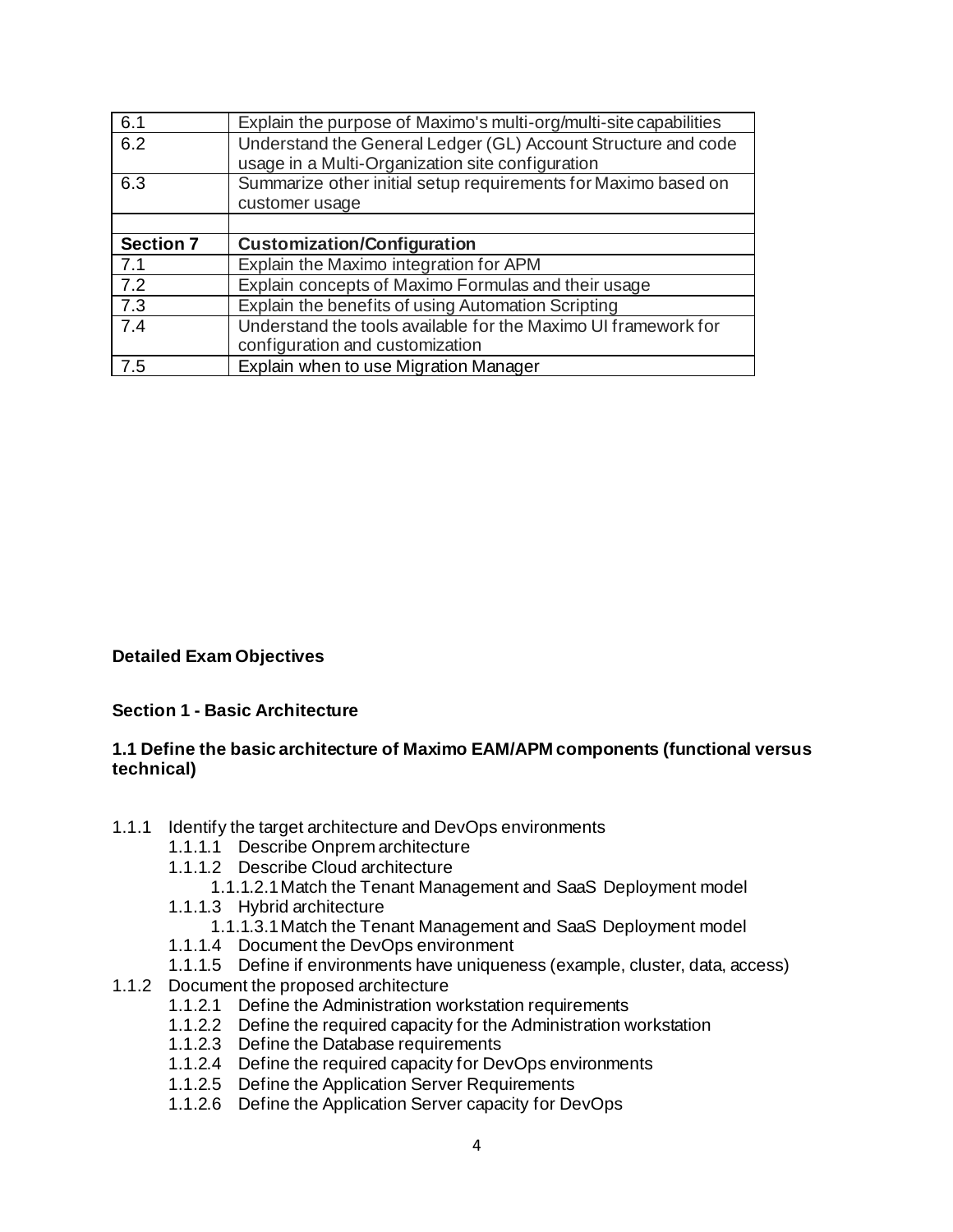- 1.1.2.7 Define the HTTP Server requirements
- 1.1.2.8 Define the HTTP Server capacity for DevOps
- 1.1.2.9 Define the Directory Server Integration requirements
- 1.1.2.10 Define the Web browser requirements
- 1.1.3 Identify the user roles
	- 1.1.3.1 Document the Functional role (example: technician, store manager, supervisor, purchasing)
	- 1.1.3.2 Define whether the role is primarily a desktop or mobile users
	- 1.1.3.3 Define if the user role is regional, multi-regional or global
- 1.1.4 Identify software and data requirements
	- 1.1.4.1 Define the IBM Watson IoT Software for the J2EE environment for Maximo EAM and Maximo APM
		- 1.1.4.2 Validate Maxio EAM (inventory, work, assets, purchasing, MAHI)
		- 1.1.4.3 APM API
		- 1.1.4.4 Watson IoTP Connection Service
		- 1.1.4.5 Analytics Service
		- 1.1.4.6 Watson Studio
		- 1.1.4.7 Watson Machine Learning
		- 1.1.4.8 Data Lake
		- 1.1.4.9 Cloud Object Storage
		- 1.1.4.10Secure Gateway Management
		- 1.1.4.11Validate Mamximo EMA with Maximo EAM work package execution
			- 1.1.4.11.1 User interface components/tools (including KiTT Keep IoT Trivial))
			- 1.1.4.11.2 EMA Studio Document Manager
			- 1.1.4.11.3 EMA Studio Knowledge Graph
			- 1.1.4.11.4 Administration of user roles and API Key Management
			- 1.1.4.11.5 End User Tablet Simulator
			- 1.1.4.11.6 End User Maximo Integration
			- 1.1.4.11.7 EMA APIs (document management, document query,
				- knowledge graph, user management, maximo integration, usage)
		- 1.1.4.12
	- 1.1.4.2 Describe the connection and data flows between Maximo EAM and Maximo APM
	- 1.1.4.3 Describe Maximo EAM/APM data loading
	- 1.1.4.4 Define any 3<sup>rd</sup> party components and compability against IBM Support policies
	- 1.1.4.5 Match the APM Models and any addition Model Development
	- 1.1.4.6 Describe data input for the APM models and their progression to pipelines
	- 1.1.4.7 Check the software lifecycle (still GA or EOL: ttp://www-01.ibm.com/software/support/lifecycle/)
	- 1.1.4.8 Check Language support for Maximo EAM and Maximo APM
- 1.1.5 Validate system components against corporate policies
	- 1.1.5.2 Create checklist for corporate approval board. Ensure customer approval
- 1.1.6 Identify configuration requirements

#### **Reference:**

https://www.ibm.com/developerworks/community/groups/service/html/communityoverview?com munityUuid=ad185f90-ca8d-4416-99a6-22fe7f50e4d1 <http://ibmurl.hursley.ibm.com/OFG8>

[https://www.ibm.com/support/knowledgecenter/SSYKK9\\_7.6.0.5/com.ibm.ah.doc/welcome.html](https://www.ibm.com/support/knowledgecenter/SSYKK9_7.6.0.5/com.ibm.ah.doc/welcome.html)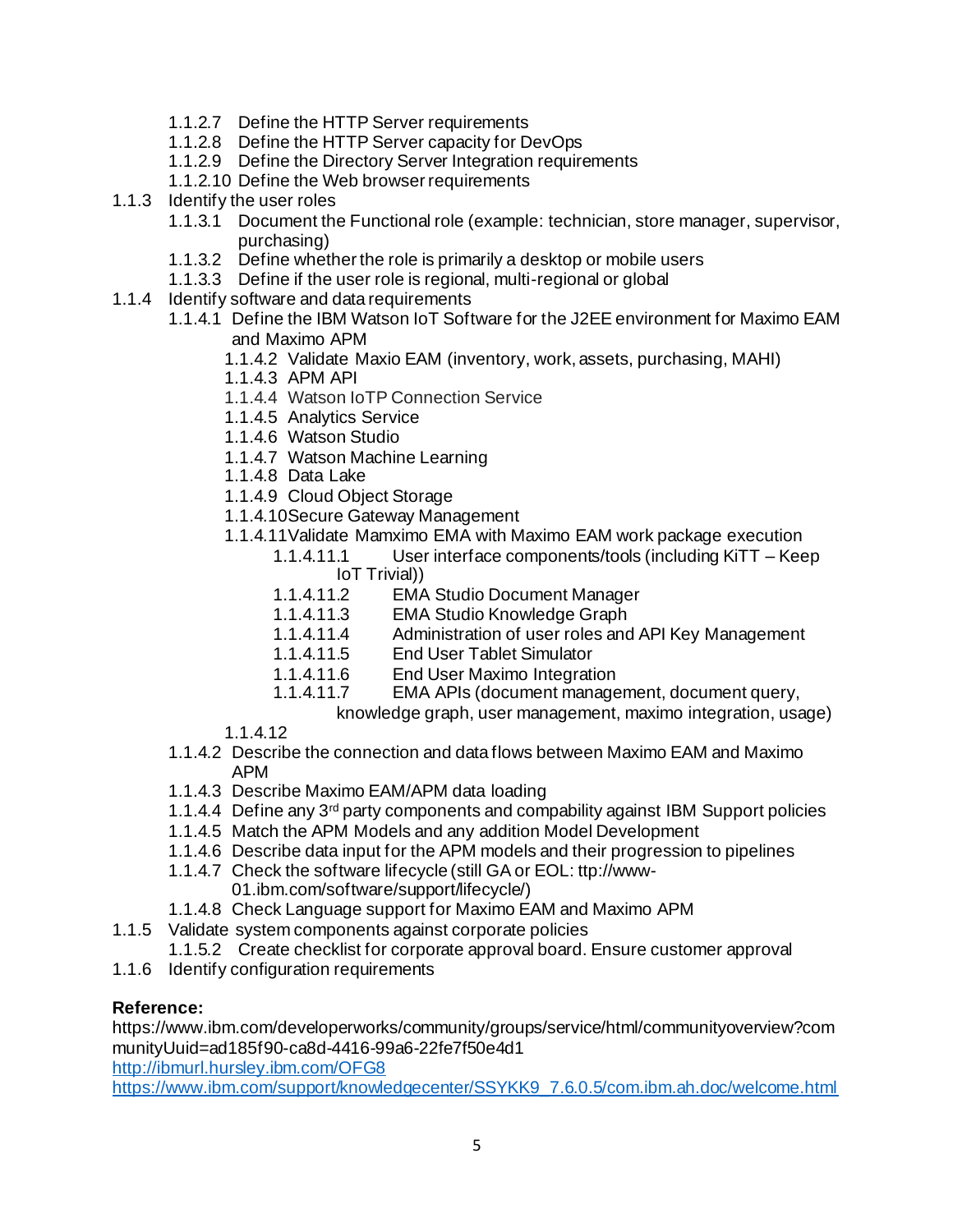#### 1.2 **Describe the deployment options (on-prem, Cloud/SaaS, hybrid - including Kubernetes)**

SUBTASKS:

1.2.1 (OnPrem) Review which virtualization technology would meet the business requirements (Hypervisors versus kubernetes)

1.2.2 (OnPrem) Ensure virtualization system requirements are match with all hardware component specifications (firmware, network, storage, cpu and memory)

1.2.3 (OnPrem) Review the Maximo EAM/APM software requirements meets the minimum virtualization specifications

1.2.3.1See if there is a requirement to match descriptor and resource files (example Open Virtualization Format templates for deployment, disk and localization of resources) maintained by the DMTF (Distributed Management Task Force)

1.2.4 (OnPrem) Define Virtual User Account and validated with corporate policy

1.2.5 (OnPrem) Define routing and loadbalacing rules and validated with corporate policy

1.2.6 (OnPrem) Define firewall rules and routing policies (accept, drop, log, etc) and validated with corporate policy

1.2.7 (OnPrem) Define Post deployment verification steps

1.2.7.1Verify software checklist

1.2.7.2Verify capacity checklist

1.2.7.3Verify connectivity checklist

1.2.7.4Verify dataflow and data capture for Maximo EAM/APM checklist

1.2.7.5Verify user login checklist

#### 1.3 **Describe multi-language support in Maximo (language tables, configuring translations, loading translations, etc.)**

#### SUBTASK(S):

1.3.1 Maximo Localization Support

 1.3.1.1 Describe the concept of Base language and how it impacts localization across Maximo APM/EAM

1.3.1.2 Identify situations that require the DB2/Oracle platform vs SQL Server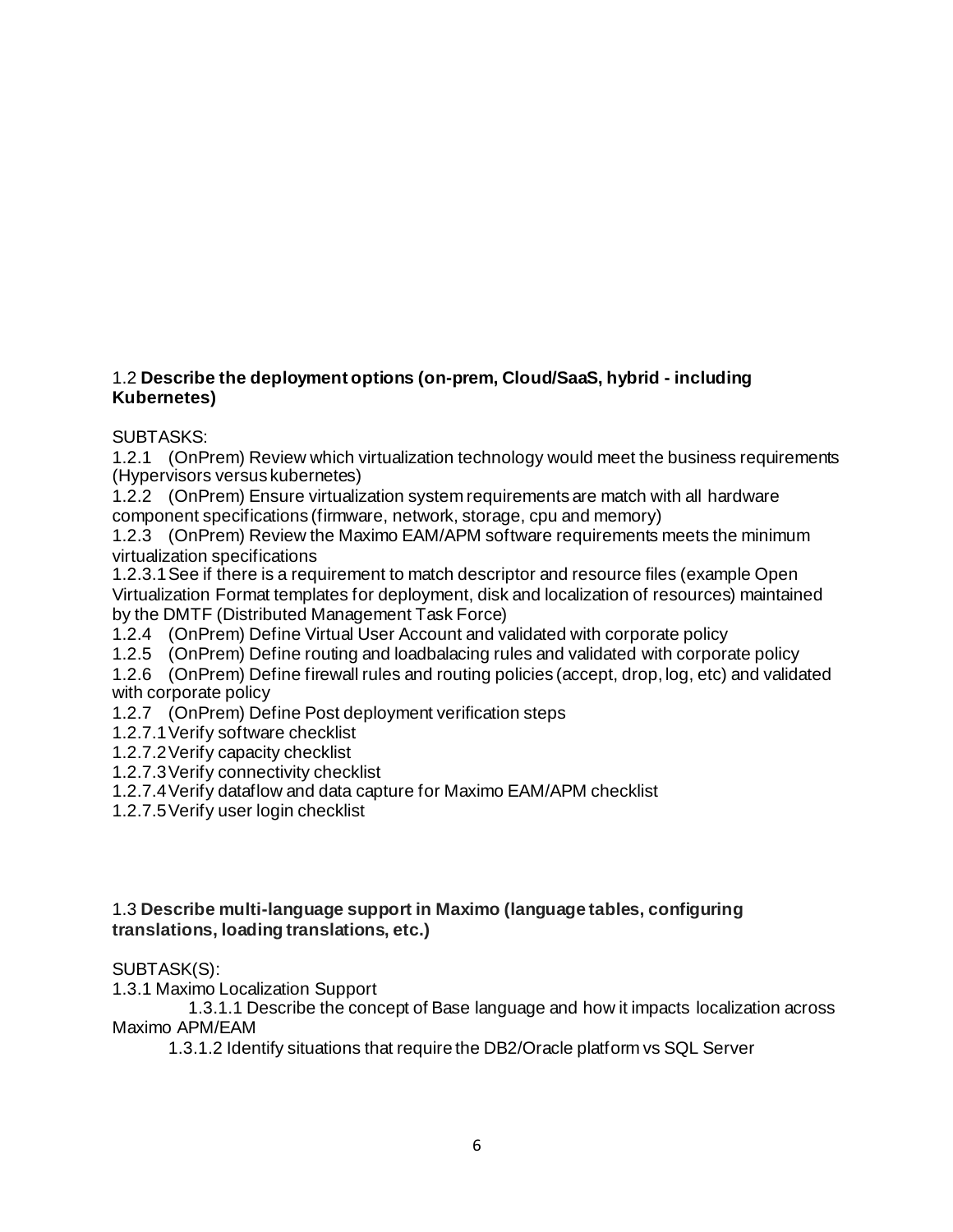#### Resources: 1.3.1.2

[https://www.ibm.com/developerworks/community/wikis/home?lang=en#!/wiki/IBM+Maximo+Ass](https://www.ibm.com/developerworks/community/wikis/home?lang=en#!/wiki/IBM+Maximo+Asset+Management/page/Multi-language+capabilities) [et+Management/page/Multi-language+capabilities](https://www.ibm.com/developerworks/community/wikis/home?lang=en#!/wiki/IBM+Maximo+Asset+Management/page/Multi-language+capabilities) . A better explanation that we use:

When English is the base language, the following languages with the same collation as English (ISO-8859-1 - Latin 1) can be secondary languages. Danish, Dutch, Finnish, French, German, Italian, Norwegian Bokmål, Portuguese (Brazil), Spanish and Swedish

1.3.1.1 Same link as above.

#### **1.4 Describe the Maximo Architecture Solution Views and Data flows**

#### SUBTASK(S):

- 1.4.1 Define Condition Based Maintenance methodologies for critical equipment and locations
	- 1.4.1.1 Define connection to data lake for measurement data (Watson IoT Platform, Cloudant, Secure Gateway, Weather API)
	- 1.4.1.2 Define scoring method, drivers and formulas for each asset class/location
	- 1.4.1.3 Select existing or define new KPIs, stored queries, notifications, thresholds/rules
	- 1.4.1.4 Define formula for health scoring of assets and locations
	- 1.4.1.5 Define the various repair action (including replace analysis) for health degradation
- 1.4.2 Associate Predictive Based Maintenance Methodologies for critical equipment and locations
	- 1.4.2.1 Define connection to data lake for measurement data (Watson IoT Platform, Cloudant, Secure Gateway, Weather API)
	- 1.4.2.2 Define asset mapping, event data and analytic parameter files for scoring
	- 1.4.2.3 Select existing use cases from asset failure prediction models or define new models
	- 1.4.2.4 Provide model outputs to data lake and trigger data upload to Maximo
- 1.4.3 Associate Predictive Work Execution for critical equipment and locations
	- 1.4.3.1 Define connection to Watson IoT Equipment Maintenance Advisor (Cloud based)
	- 1.4.3.2 Define context for work execution (*new query* to establish a work package or *seek advice* for an existing work package)
	- 1.4.3.3 Exchange work execution package between Maximo (Technician Work Center) and Equipment Maintenance Assistant
	- 1.4.3.4 Incorporate the work execution package from Equipment Maintenance Assistant
		- 1.4.3.4.1 Incorporate work analysis by role
		- 1.4.3.4.2 Rank and complete the planning and scheduling (will then push to the specific Technicians Work Centers)

Reference: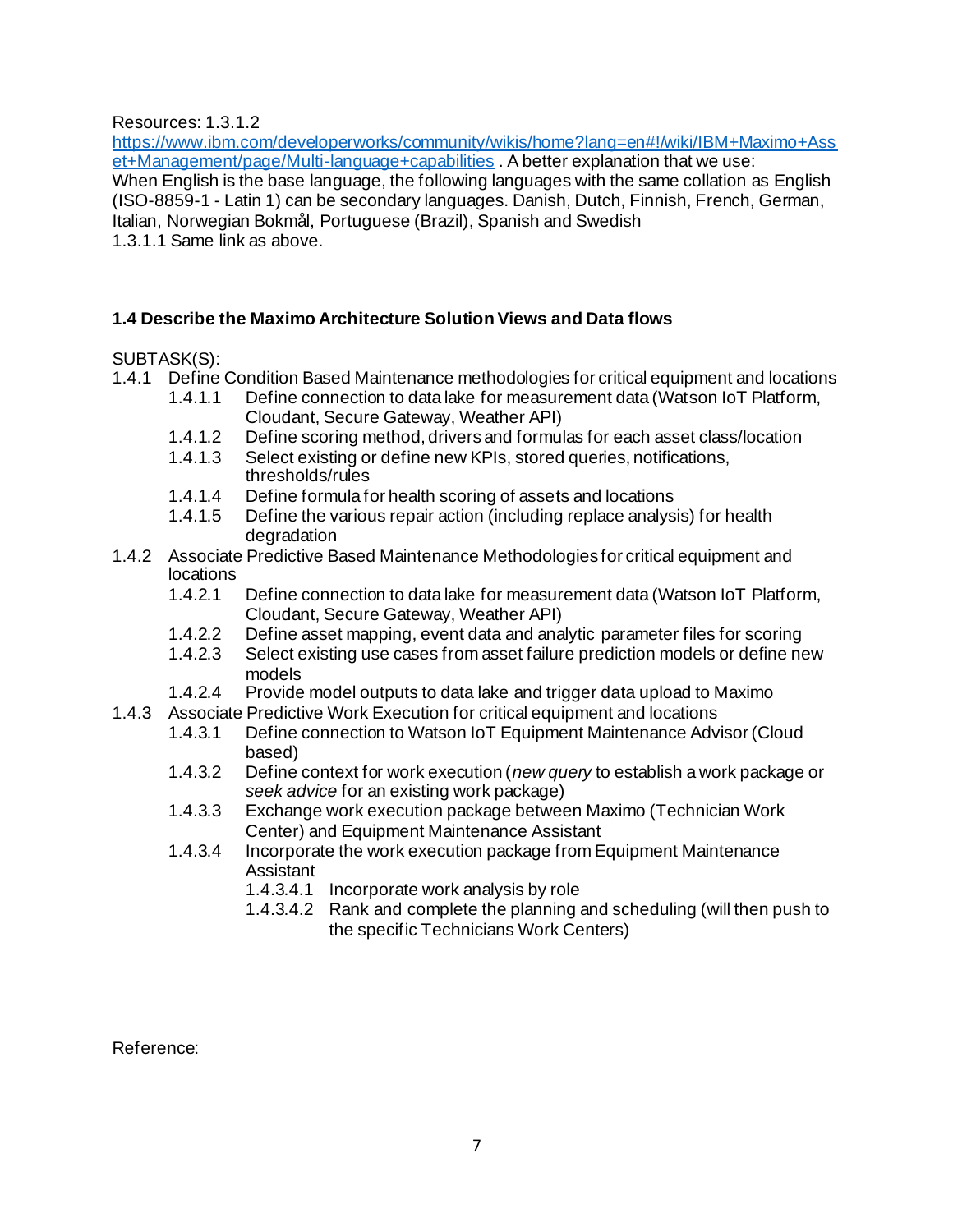

# **1.5 Describe the Maximo EAM/APM mobility architecture**

SUBTASK(S):

1.5.1 Describe the mobility solutions connected or disconnected.

1.5.2 Discuss the benefits of the Maximo EAM/APM solutions.

1.5.3 Define the hardware and software requirements based on the solution selected.

1.5.4 Describe the software requirements and skills for development and customization of Maximo Anywhere.

1.5.4 Discuss the deployment of Maximo Anywhere Applications to the workforce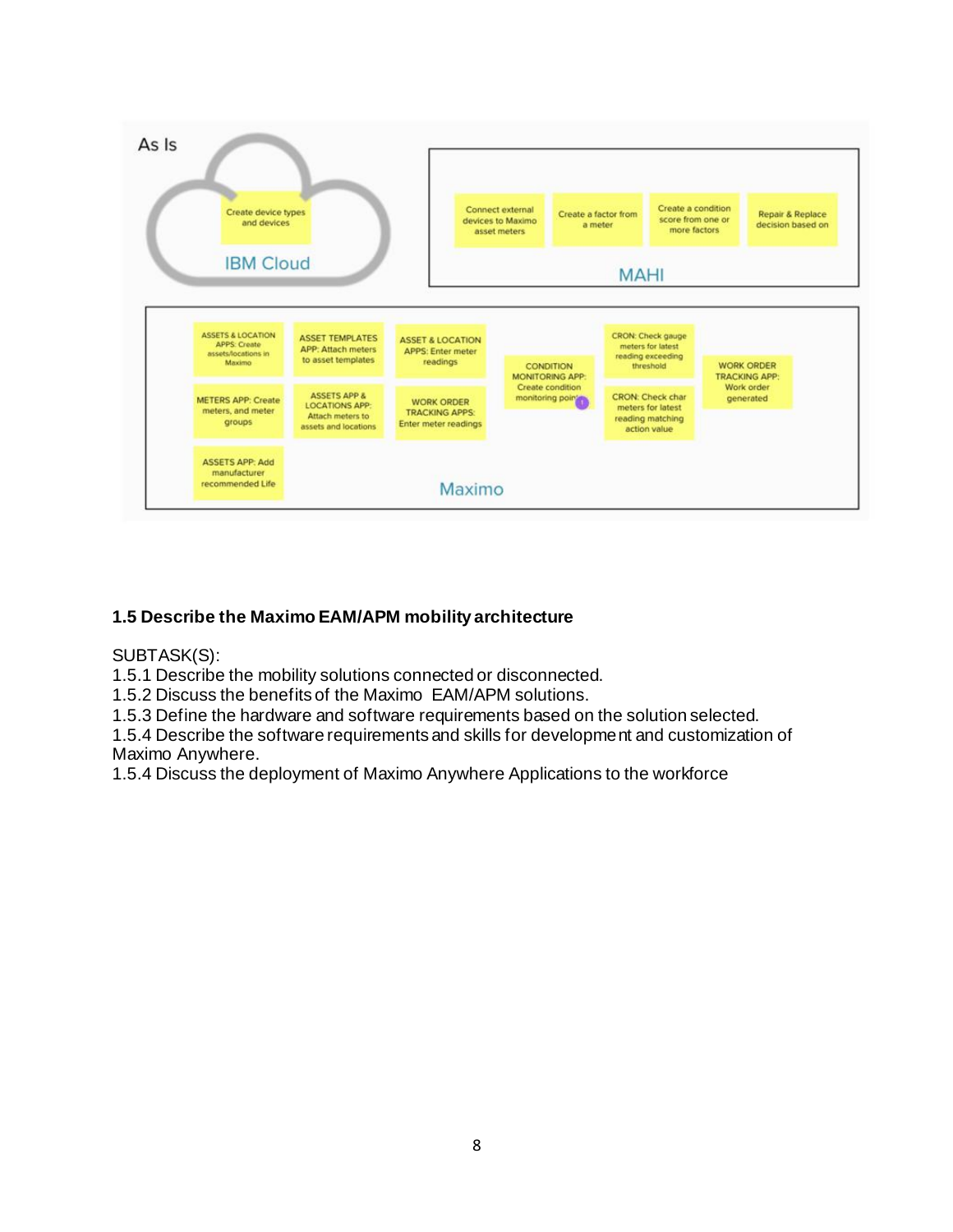# **Section 2 Maximo Standard Functionality**

#### **2.1 Explain the key concepts of Inventory Management**

#### SUBTASK(S):

- 2.1.1 Describe the lifecycle of an item
- 2.1.2 Identify the various types of inventory items
- 2.1.3 Describe the difference between stocked and non-stocked items
- 2.1.4 Describe the difference between rotating vs non-rotating
- 2.1.5 Understand the use of item assembly structure (list of spare parts)
- 2.1.6 Explain how to make an item available in a store room
- 2.1.7 Describe the key features of Maximo's inventory reorder process
	- Explain how to maintain optimum inventory levels to avoid excess cost and losses - Balancing between inventory and reordering
- 2.1.8 Inventory costing methodologies (Maximo's concept of standard cost, average cost, FiFo, LiFo)

#### 2.2 **Explain the key concepts of EAM/APM**

SUBTASK(S):

- 2.2.1 Describe the lifecycle of asset management
- 2.2.2 List common maintenance methodologies (reliability, …) predictive, PPM RCMD
- 2.2.3 Identify the importance of predictive and performance based methodologies
- 2.2.4 Identify the important characteristics to enable asset management (PMs, Meters, condition monitoring points, asset priority) failure codes and defect elimination

#### **2.3 Explain the key concepts of Procurement in support of work and inventory (asset) management**

SUBTASK(S):

2.3.1 Identify the key components of Maximo's purchasing features (PR, RFQ, PO, Receiving, Invoicing)

2.3.2 Explain the lifecycle of a purchase order (need for approval, approve, commit, receiving and invoicing)

2.3.3 Understanding the receiving of rotating items that are flagged for inspection (items that will become assets)

2.3.4 Understand the receipt of items going to inventory and direct issue items

#### **2.4 Explain the key concepts of Contract management in support of work and asset management**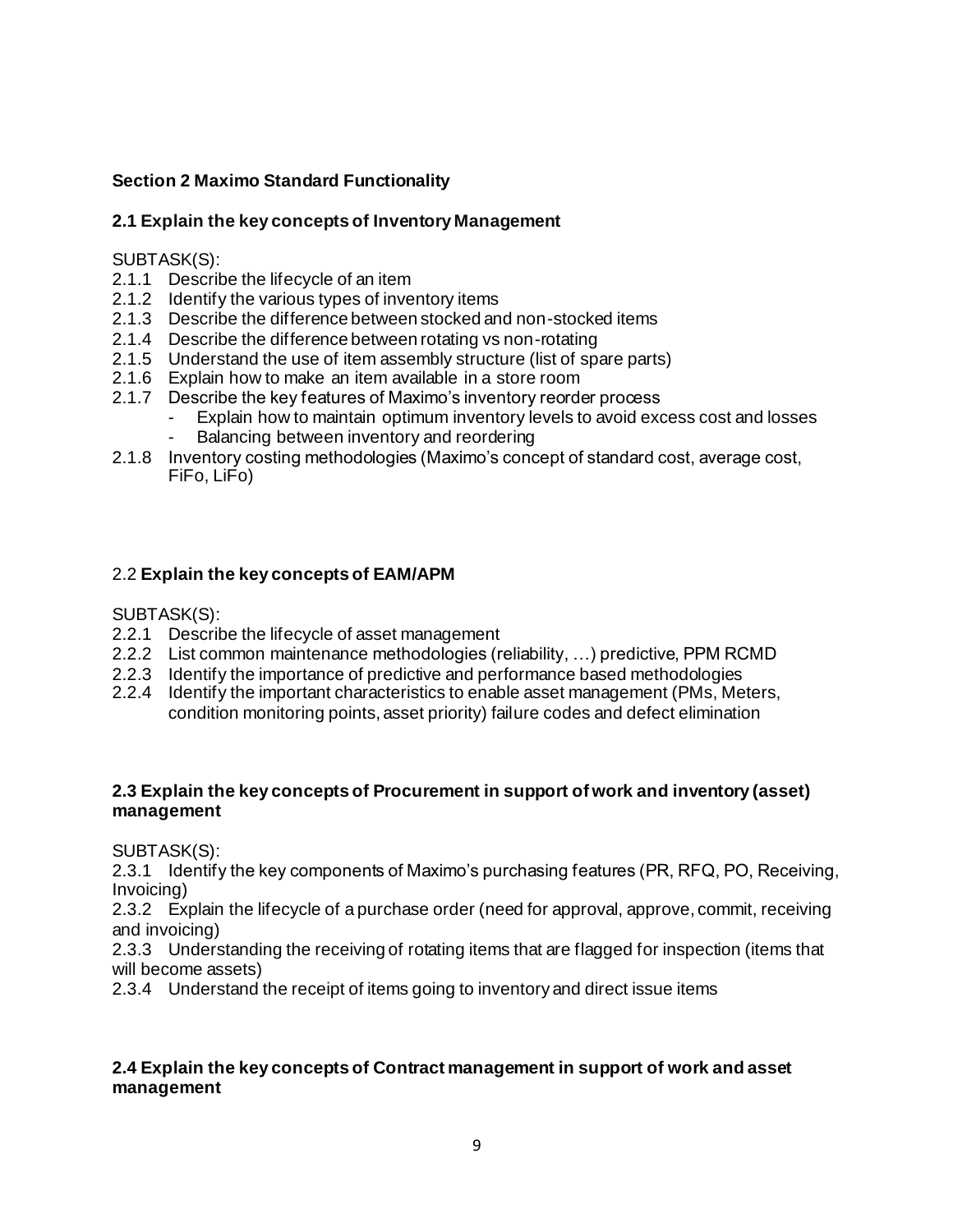SUBTASK(S):

- 2.4.1 Explain the benefits of Warranties contracts
- 2.4.2 Understand the concepts of equipment Leases and rental contracts

#### 2.5 **Explain the key concepts of Work Management EAM**

#### SUBTASK(S):

2.5.1Understand the workorder lifecyle

2.5.2Understand the various maintenance and operation roles

2.5.3Understand the Maximo applications that support work management (Calendars, Labor records, crafts, Labor skills)

2.5.4 Explain a work order priority system

2.5.5 Understand the interception between Maximo EAM/APM

#### **2.6 Describe the 5 models available on Maximo APM on the Cloud**

#### SUBTASK(S):

2.6.1 List the 5 Model Templates that ship with APM on Cloud

2.6.2 For each Model describe the data inputs and outputs

- 2.6.2.1 Days to next failure prediction
- 2.6.2.2 Failure probability Prediction
- 2.6.2.3 Anomaly Detection
- 2.6.2.4 Failure Contribution Model
- 2.6.2.5 Degradation Model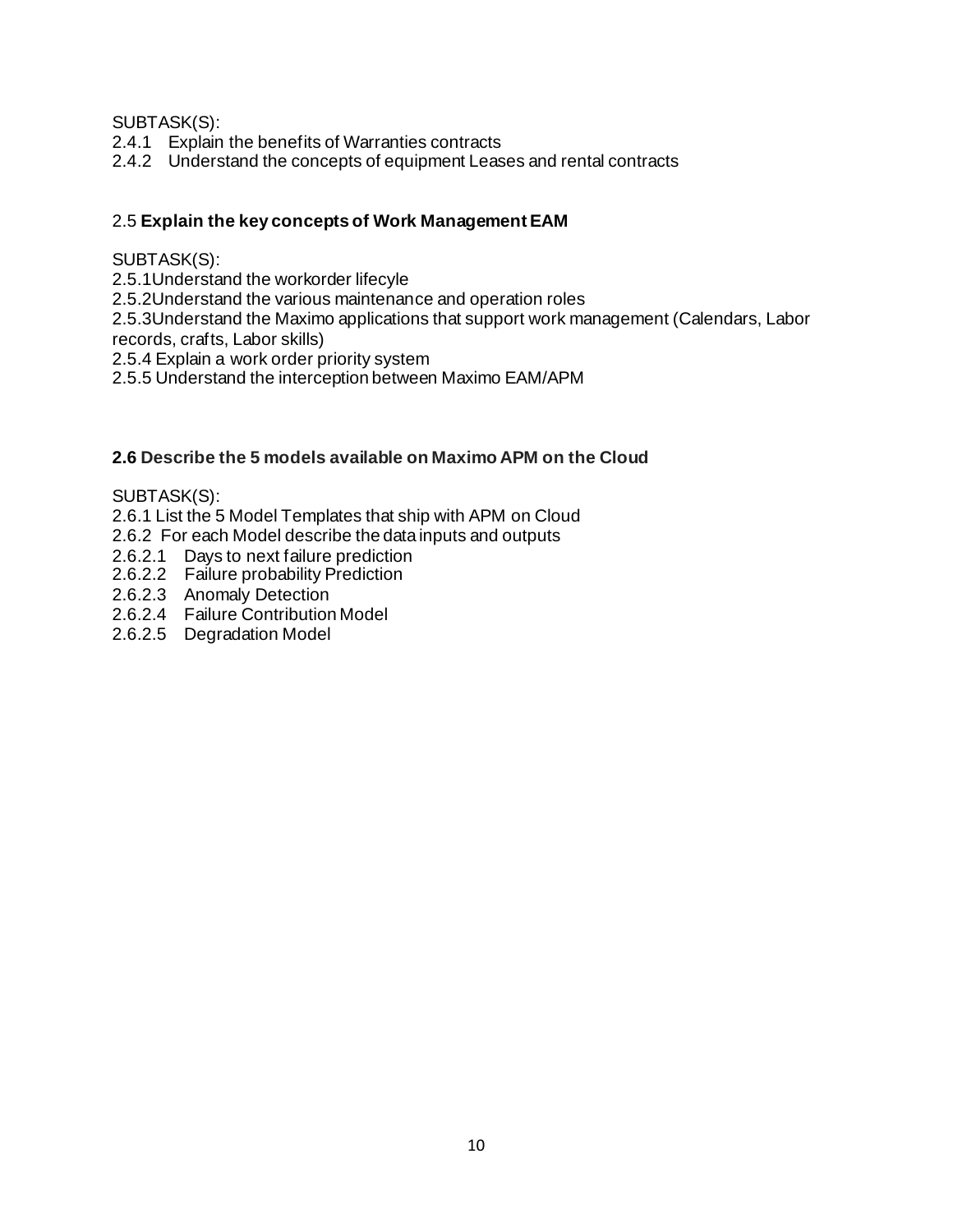# **Section 3 Maximo Industry Solutions / Add-ons**

# **3.1 Describe the Mobility Solutions for Maximo EAM**

SUBTASK(S):

3.1.1 Maximo Anywhere

3.1.1.1 Describe platform capabilities

3.1.1.2 Identify industry solution specific applications

3.1.1.3 Describe functional areas supported by Anywhere

3.1.2 Everyplace

3.1.2.1 Describe the advantages of Everyplace for connected scenarios

3.1.3 APM

3.1.3.1 Describe the feature functions that are available through the Maximo Anywhere interface

#### **Reference:**

<https://www.slideshare.net/FMMUG/ibm-roadmap-maximo-2018> (Slide 24 for 3.1.1.1 (offline support, barcode scanning, RFID, etc. 25 for 3.1.1.2 & 3.1.1.3)

# **3.2 Describe the Maximo Scheduling Solutions**

SUBTASK(S):

3.2.1 Maximo Scheduler

3.2.1.1 Describe how planners can utilize scheduler to manage resources

3.2.1.2 Explain the purpose of the IBM Decision Optimization Center (IDOC) and the

three package optimization scenarios*. (Budget inventory and labor)*

3.2.2 Scheduler Plus

3.2.2.1 Define additional scenarios supported by Scheduler Plus

# **Reference:**

3.2.1.1

[https://www.ibm.com/developerworks/community/wikis/home?lang=en\\_gb#!/wiki/IBM%20Maxim](https://www.ibm.com/developerworks/community/wikis/home?lang=en_gb#!/wiki/IBM%20Maximo%20Asset%20Management/page/Maximo%20Scheduler) [o%20Asset%20Management/page/Maximo%20Scheduler](https://www.ibm.com/developerworks/community/wikis/home?lang=en_gb#!/wiki/IBM%20Maximo%20Asset%20Management/page/Maximo%20Scheduler)

3.2.2.1

[https://www.ibm.com/support/knowledgecenter/en/SS9NUN\\_7.6.7/com.ibm.msc.doc/apptbkmgr/](https://www.ibm.com/support/knowledgecenter/en/SS9NUN_7.6.7/com.ibm.msc.doc/apptbkmgr/sched_plus_ov.html) [sched\\_plus\\_ov.html](https://www.ibm.com/support/knowledgecenter/en/SS9NUN_7.6.7/com.ibm.msc.doc/apptbkmgr/sched_plus_ov.html)

# **3.3 Describe the industry solutions – New Models**

SUBTASK(S):

3.3.1 Describe the additional capabilities of Maximo for Utilities Industry Solution

3.3.2 Describe the additional capabilities of Maximo for Oil and Gas Industry Solution

3.3.3 Describe the additional capabilities of Maximo for Transportation Industry Solution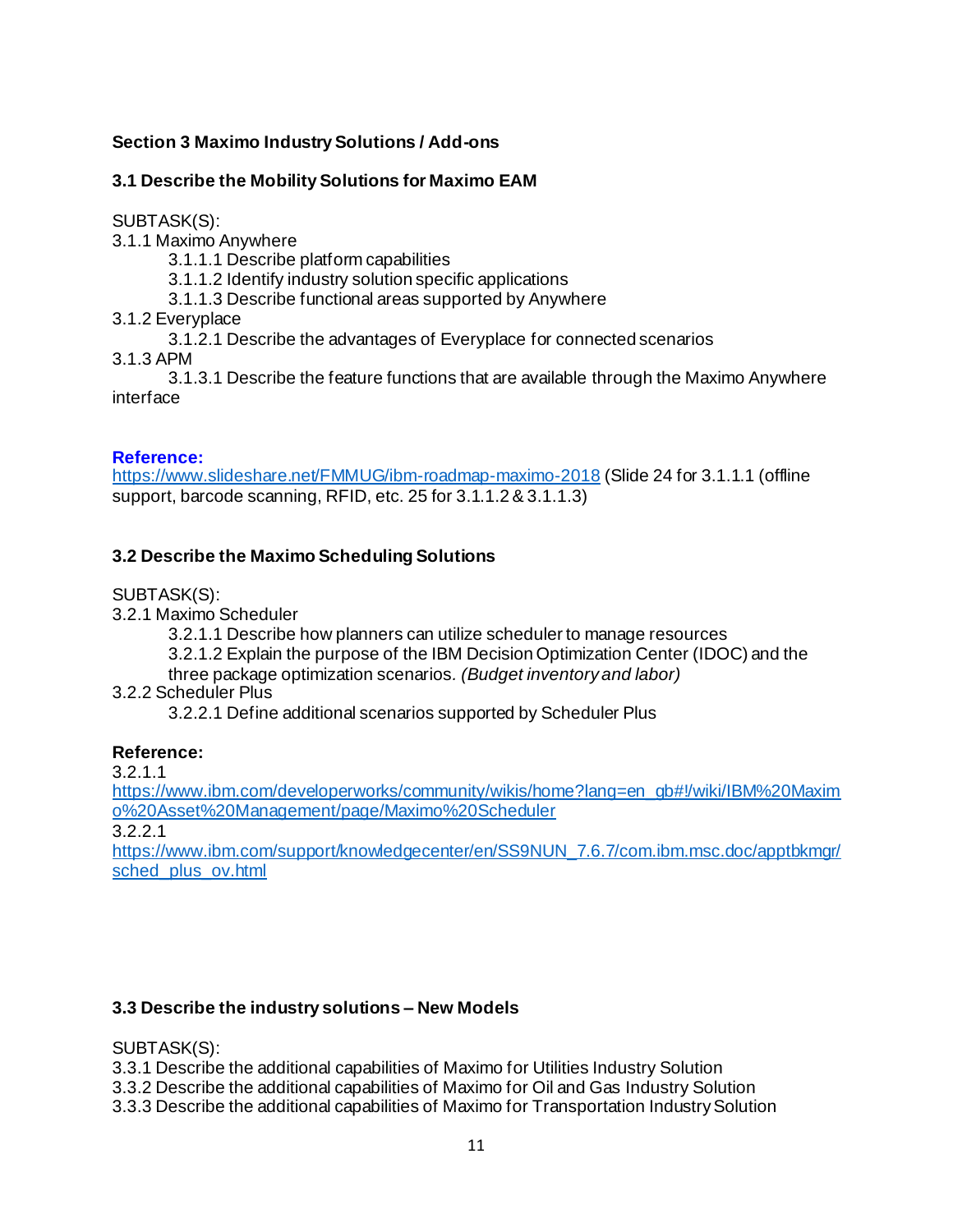- 3.3.4 Describe the additional capabilities of Maximo for Nuclear Power Industry Solution
- 3.3.5 Describe the additional capabilities of Maximo for Aviation Industry Solution
- 3.3.6 Describe the additional capabilities of Maximo for Life Sciences Industry Solution
- 3.3.7 Identify the add-ons that are packaged with each Industry Solution
- 3.3.8 Describe the model for APM for Energy and Utilities
- 3.3.9 Describe the model for APM for Industrial Products and Manufacturing
- 3.3.10 Describe the model for APM for Chemicals & Petroleum / Oil & Gas
- 3.3.11 Describe the model for APM for Transportation

#### 3.4 **Describe the Process of adding new models to Maximo APM**

#### **SUBTASK(S):**

- 3.4.1 Describe the high level model development flow
- 3.4.2 Describe the model development approach using pure python
- 3.4.3 Describe the model development approach, external to PMI
- 3.4.4 Describe the model life-cycle management approach to training and prediction
- 3.4.5 Describe how PMI Pipelines work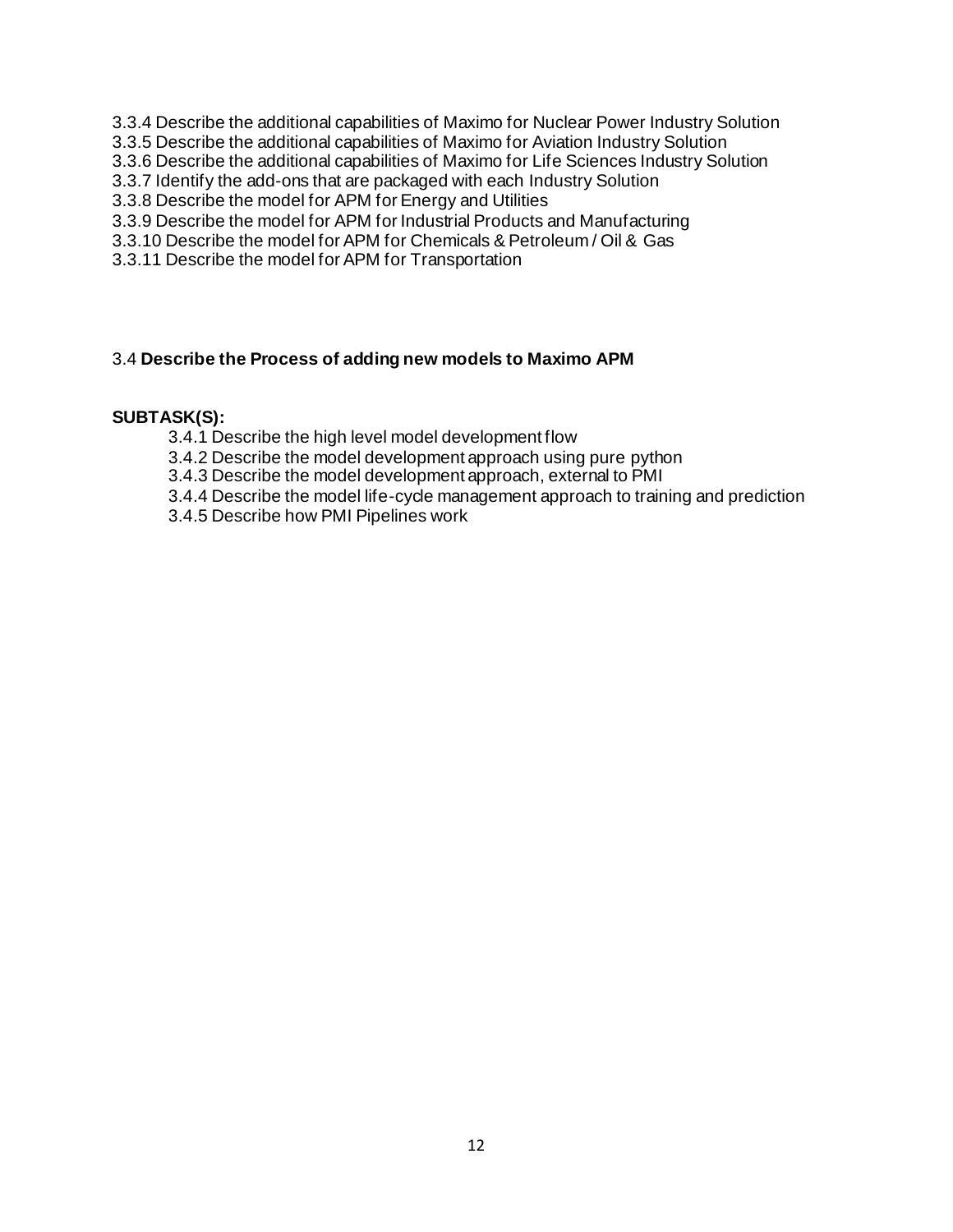# **Section 4 Reporting/Analysis**

#### **TASK: 4.1 Discuss scoring and how it effects work management**

SUBTASK(S):

4.1.1 Given a certain asset health score describe what actions might a Reliability Engineer take 4.1.2 Describe the repair vs replace analysis based on asset health score

4.1.3 Describe the output of the repair/replace analysis and how this impacts Capital and operational expenditure planning.

# **TASK: 4.2 Discuss predictive and AI technology and how it affects work**

SUBTASK(S):

4.2.1 Describe the 3 types of analysis coming from days to next failure prediction

4.2.2 Describe how Failure probability Prediction used in reliability analysis

4.2.3 Describe the work processes when Anomaly Detection triggers an alert associated with a data point on the asset

4.2.4 Describe how an reliability engineer would use Failure Contribution Model to make decisions on operations and maintenance activities

4.2.5 Describe how Degradation Model can be used in reliability analysis and end of life analysis.

# **TASK: 4.3 Discuss KPI and Work Centers and how it impacts work management**

SUBTASK(S):

4.3.1 Describe how Asset Health Score initiates a service request

4.3.2 List out the actions an Reliability Engineer can take baed on Asset Health Scores.

4.3.3 Describe how weather data impacts a Asset Health Score

4.3.4 Explain how trending meter and sensor data triggers notifications and actions

4.3.5 Describe the model development approach, external to PMI

4.3.6 Describe how Asset Health Scores and End of Life analysis inform replacement planning

#### **TASK: 4.4 Discuss reporting both BIRT/Cognos and how it affects EAM/APM**

SUBTASK(S):

4.4.1 BIRT Reporting

4.4.1.1 Understand that BIRT is the embedded reporting solution

4.4.1.2 Explain how Maximo enforces security restrictions in reports

4.4.1.3 Describe how the reporting framework supports localization and transformation of times.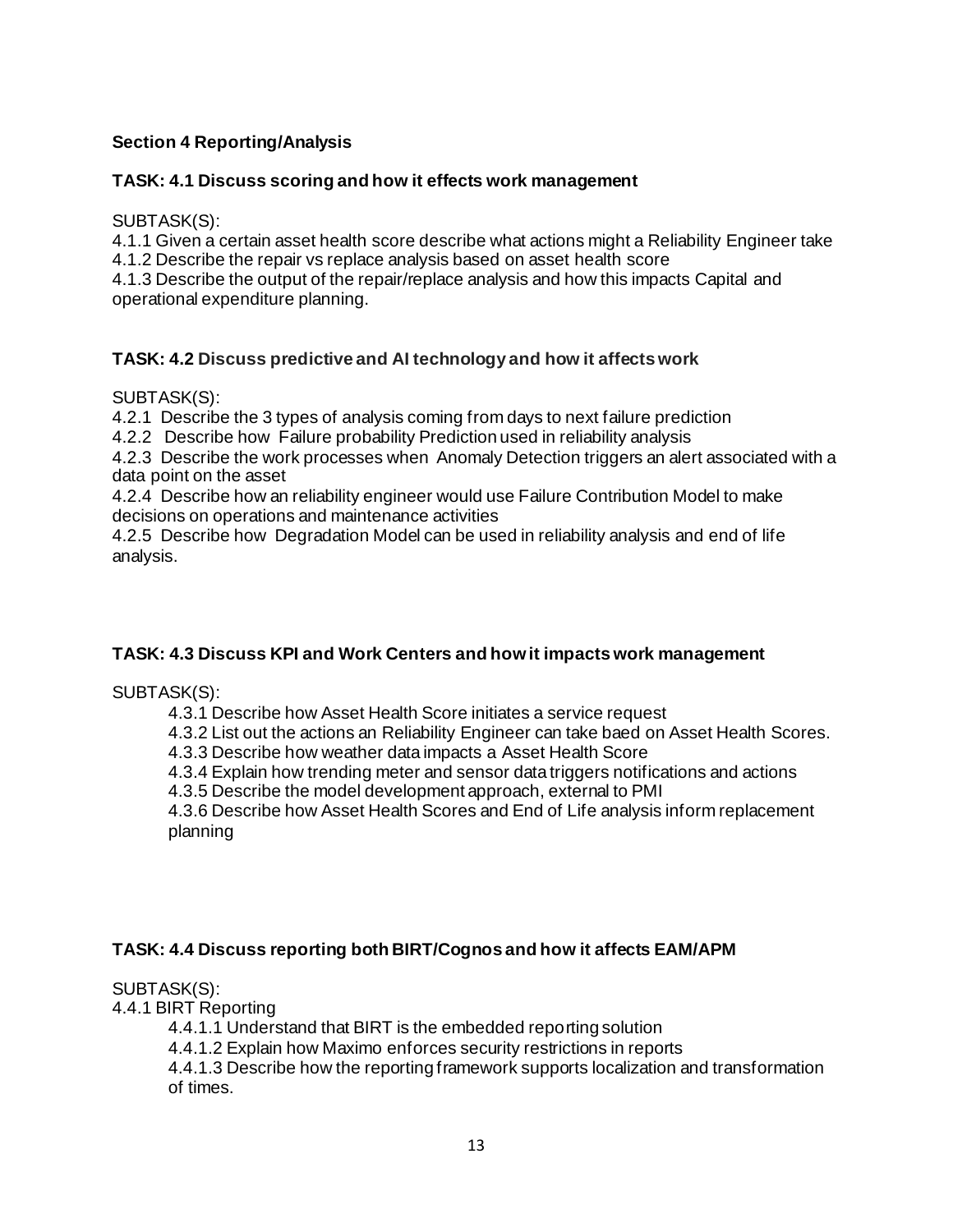4.4.1.4 Explain report constraints (record limits and reserved processing time) to minimize performance impact of reports during high utilization

4.4.2 QBR (Query Based Reports)

4.4.2.1 Understand that the QBR wizard creates BIRT reports

4.4.2.2 Understand that QBRs utilize Report Object Structures

4.4.2.3 Identify that QBRs can contain calculated values and summaries

4.4.3 Cognos

4.4.3.1 Understand that Cognos requires a separate installation

4.4.3.2 Understand that Cognos packages can be generated by Maximo utilizing Report Object Structures

4.4.3.3 Understand that dates/times are always displayed in the database server's time zone

4.4.3.4 Describe limitations around Maximo security enforcement (Org/Site restriction only)

4.4.4 Reporting (General)

4.4.4.1 Explain how reporting can help a business analyze failures, plan for resource requirements (labor and materials), and understand cost (work and asset) to support their business.

4.4.4.2 Identify that all the supported reporting mechanisms can be exported to multiple formats (PDF, Excel, Word, etc.) for distribution

#### **Reference:**

General reference for topics above

<http://www-01.ibm.com/support/docview.wss?uid=swg21694285>

4.4.1.[3 http://www-01.ibm.com/support/docview.wss?uid=swg21505045&aid=1](http://www-01.ibm.com/support/docview.wss?uid=swg21505045&aid=1)

4.4.1.[3 https://www-01.ibm.com/support/docview.wss?uid=swg21678503&aid=1](https://www-01.ibm.com/support/docview.wss?uid=swg21678503&aid=1) (page 28 time zone conversion)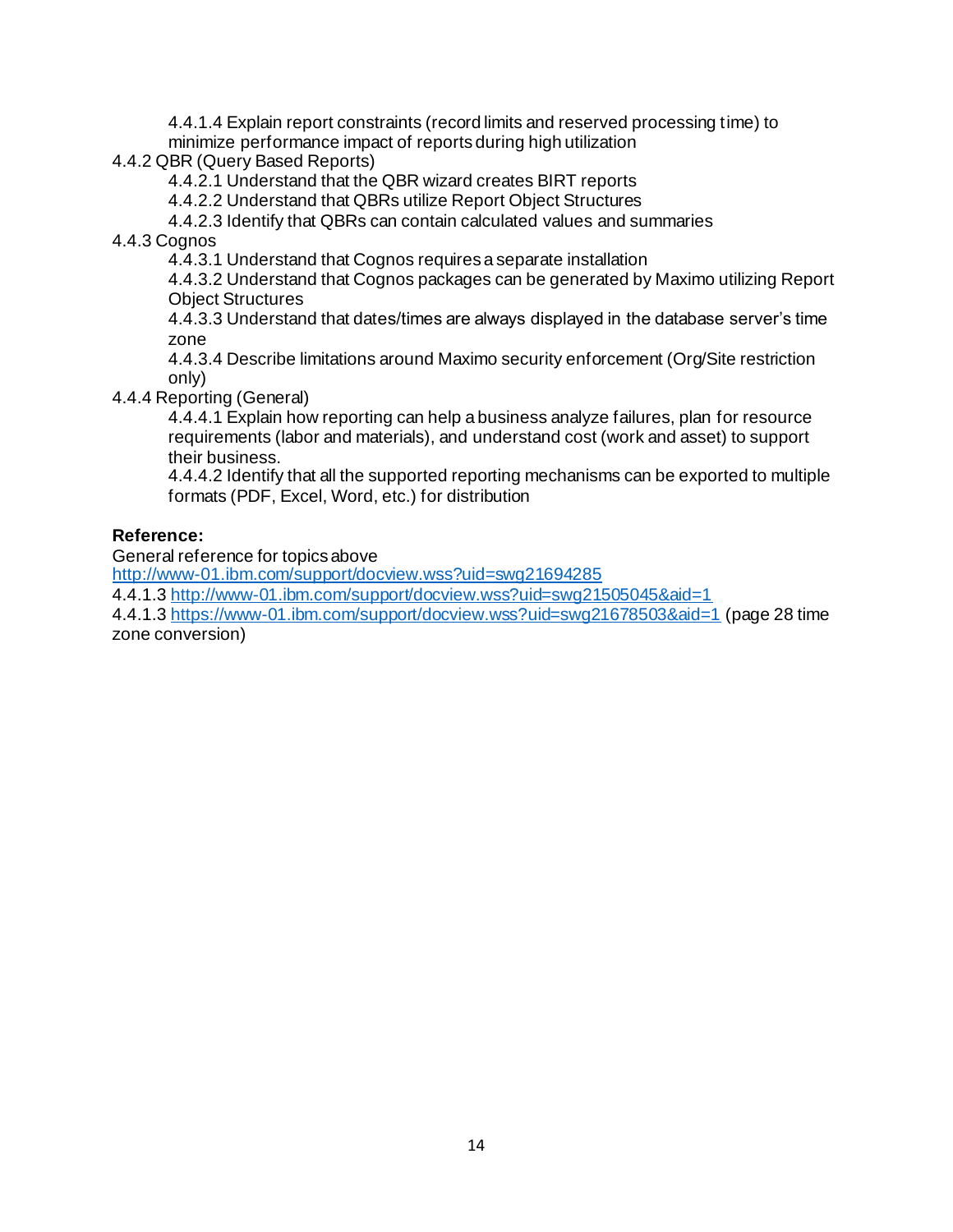# **Section 5 Security**

# **TASK**: **5.1 Describe Maximo Authentication Methods**

#### **SUBTASK(S):**

5.1.1 LDAP Configuration

5.1.1.1 Define federated repository

- 5.1.1.2 Describe the difference between the LDAPSync and VMMSync cron task
- *5.1.1.3 Describe the synchronization of LDAP and Maximo APM*
- 5.1.2 SAML Configuration

5.1.2.1 Identify limitations in SAML only configuration

- 5.1.2.2 Describe the concepts of Identity Provider (IdP) and Service Provider (SP)
- 5.1.2.3 Define the advantages of SAML in a SaaS model

5.1.2.4Describe the exchange requirement for linking the Identity provider and Service provider at the high level

#### **Reference:**

5.1.1.[2 https://www.ibm.com/developerworks/community/blogs/a9ba1efe-b731-4317-9724](https://www.ibm.com/developerworks/community/blogs/a9ba1efe-b731-4317-9724-a181d6155e3a/entry/Collection_of_VMMSync_and_LDAPSync_information?lang=en) [a181d6155e3a/entry/Collection\\_of\\_VMMSync\\_and\\_LDAPSync\\_information?lang=en](https://www.ibm.com/developerworks/community/blogs/a9ba1efe-b731-4317-9724-a181d6155e3a/entry/Collection_of_VMMSync_and_LDAPSync_information?lang=en) 5.1.2.1

[https://www.ibm.com/support/knowledgecenter/en/SSLKT6\\_7.6.1/com.ibm.mbs.doc/securgroup/](https://www.ibm.com/support/knowledgecenter/en/SSLKT6_7.6.1/com.ibm.mbs.doc/securgroup/c_saml_limit.html) [c\\_saml\\_limit.html](https://www.ibm.com/support/knowledgecenter/en/SSLKT6_7.6.1/com.ibm.mbs.doc/securgroup/c_saml_limit.html)

5.1.2.[3 https://www.forumsys.com/saml/three-benefits-of-using-saml/](https://www.forumsys.com/saml/three-benefits-of-using-saml/) primarily around the security component

# **5.2 Explain Maximo Security Groups and their configuration**

# **SUBTASK(S):**

- 5.2.1 Describe Maximo Security Groups
	- 5.2.1.1 Understand associating signature options
	- 5.2.1.2 Understand the Site Authorization
	- 5.2.1.3 Describe the use of conditional expressions to restrict access

5.2.2 Define independent security groups and their purpose

# **Reference:**

[https://www.ibm.com/developerworks/community/blogs/a9ba1efe-b731-4317-9724](https://www.ibm.com/developerworks/community/blogs/a9ba1efe-b731-4317-9724-a181d6155e3a/entry/the_independence_of_independent_security_groups3?lang=en) [a181d6155e3a/entry/the\\_independence\\_of\\_independent\\_security\\_groups3?lang=en](https://www.ibm.com/developerworks/community/blogs/a9ba1efe-b731-4317-9724-a181d6155e3a/entry/the_independence_of_independent_security_groups3?lang=en)

# **5.3 Explain Maximo security controls**

#### **SUBTASK(S):**

5.3.1 Role Based Access Control

5.3.1.1 Explain how Maximo Security Groups can be utilized to restrict users to have only the access required for their business role.

5.3.2 Workflow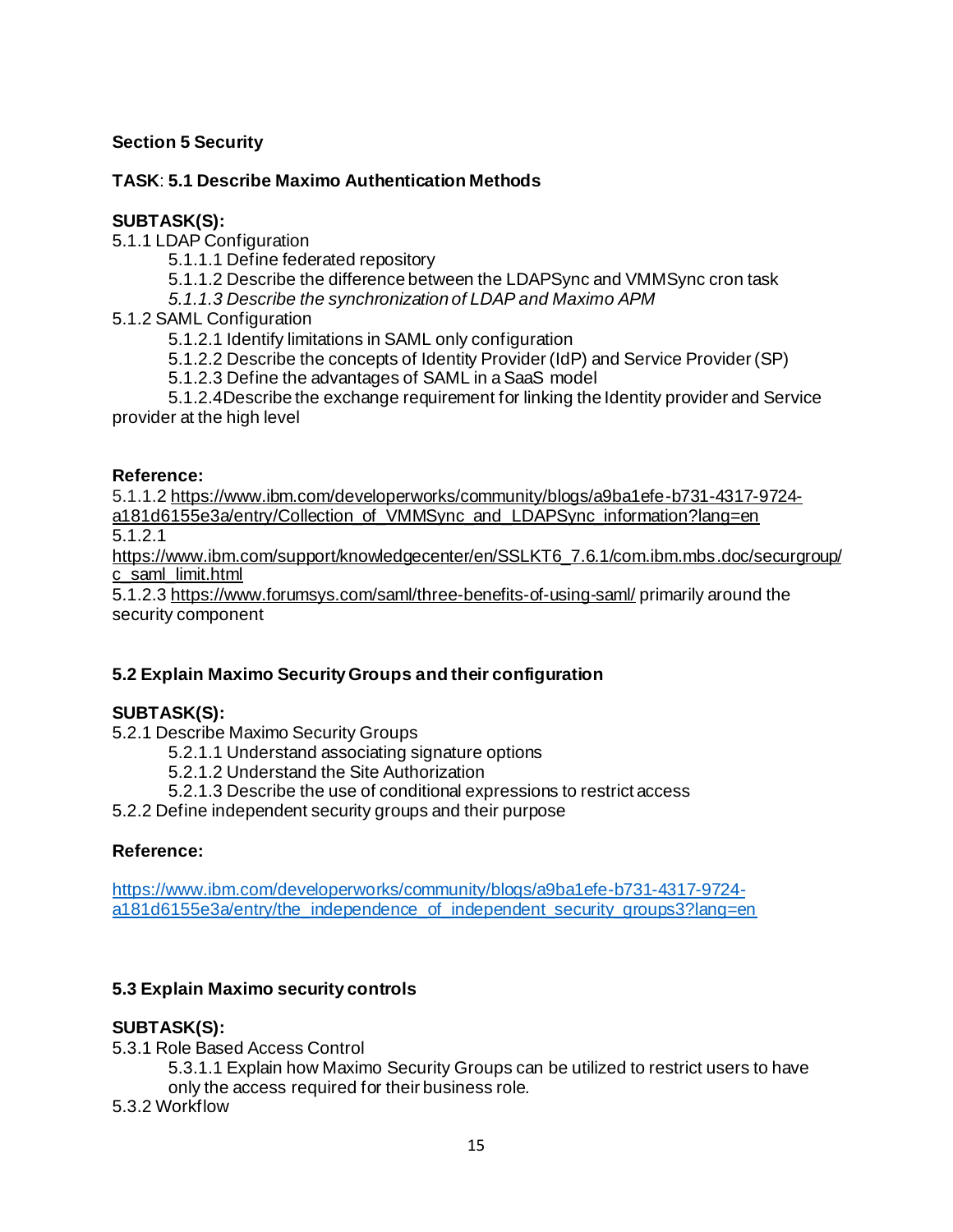- 5.3.2.1 Describe how workflow is utilized to enforce business processes
- 5.3.2.2 Explain how utilizing workflow improves the security controls

#### 5.3.3 E-Signature

5.3.3.1 Define what e-signature means

5.3.3.2 Identify scenarios where e-signature may be required from a compliance perspective.

5.3.3.3 Explain how e-signature is configured inside Maximo

# **Reference:**

5.3.2 (especially 5.3.2.2). I don't know of a great link for this but felt like it was important to explain why I view workflow relates to security. By ensuring records go through the workflow process, especially for things like status changes on Purchasing documents, you ensure that the appropriate person (or people) manage the record. Maximo security can restrict to an extent, but things like ensuring that the requesting user's supervisor approves for example is best handled by workflow.

#### 5.4 **Describe how a single security asset management role is achieved by Maximo EAM/APM**

# **SUBTASK(S):**

- 5.4.1 Holistic Asset View
	- 5.4.1.1 Understand how Maximo EAM acts as the hub between products
	- 5.1.1.2 Explain how the Maximo EAM security model helps secure this data
- 5.4.2 Accessing APM Utilities from Maximo

5.4.2.1 Understand how Maximo EAM supports accessing APM solutions from within the Maximo UI.

# **Reference:**

Equipment Maintenance Advisor

[https://www.ibm.com/support/knowledgecenter/en/SSEMKY/com.ibm.ei.doc/using/c\\_integrate\\_](https://www.ibm.com/support/knowledgecenter/en/SSEMKY/com.ibm.ei.doc/using/c_integrate_with_maximo.html) [with\\_maximo.html](https://www.ibm.com/support/knowledgecenter/en/SSEMKY/com.ibm.ei.doc/using/c_integrate_with_maximo.html)

Maximo Asset Health Insight[s https://www.ibm.com/developerworks/community/blogs/a9ba1efe](https://www.ibm.com/developerworks/community/blogs/a9ba1efe-b731-4317-9724-a181d6155e3a/entry/Setting_Up_a_New_Card_In_MAHI_Maximo_Asset_Health_Insight?lang=en)[b731-4317-9724-](https://www.ibm.com/developerworks/community/blogs/a9ba1efe-b731-4317-9724-a181d6155e3a/entry/Setting_Up_a_New_Card_In_MAHI_Maximo_Asset_Health_Insight?lang=en)

a181d6155e3a/entry/Setting Up a New Card In MAHI Maximo Asset Health Insight?lang= [en](https://www.ibm.com/developerworks/community/blogs/a9ba1efe-b731-4317-9724-a181d6155e3a/entry/Setting_Up_a_New_Card_In_MAHI_Maximo_Asset_Health_Insight?lang=en)

Predictive Maintenance Insights

[https://www.ibm.com/support/knowledgecenter/SS7TH3\\_1.0.2/com.ibm.pmo.doc/m\\_pmo\\_mast](https://www.ibm.com/support/knowledgecenter/SS7TH3_1.0.2/com.ibm.pmo.doc/m_pmo_master.pdf) [er.pdf](https://www.ibm.com/support/knowledgecenter/SS7TH3_1.0.2/com.ibm.pmo.doc/m_pmo_master.pdf)

[https://www.ibm.com/support/knowledgecenter/en/SSEMKY/com.ibm.ei.doc/using/t\\_opening\\_e](https://www.ibm.com/support/knowledgecenter/en/SSEMKY/com.ibm.ei.doc/using/t_opening_ema_from_mam.html) [ma\\_from\\_mam.html](https://www.ibm.com/support/knowledgecenter/en/SSEMKY/com.ibm.ei.doc/using/t_opening_ema_from_mam.html)

#### **TASK: 5.5 Describe Maximo Cloud Security Options SUBTASK(S):**

5.5.1 Maximo SaaS data residency and protection

5.5.1.1Where is Maximo SaaS EAM/APM data stored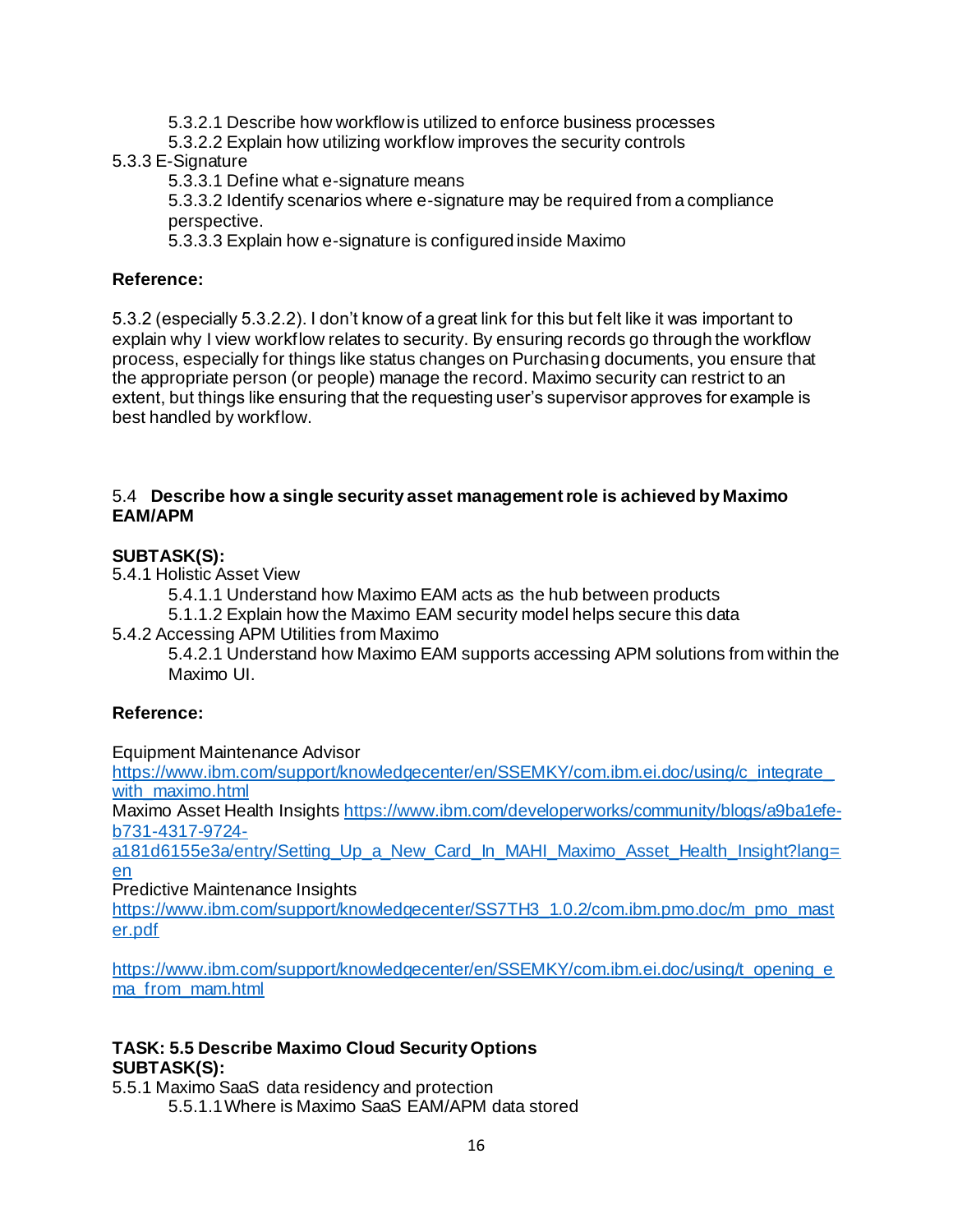- 5.5.1.2What is the backup schedule for Maximo SaaS EAM/APM data
- 5.5.1.3 How are Maximo SaaS backups managed
- 5.5.2 Maximo SaaS data center practices
	- 5.5.2.1Describe Maximo SaaS data center access control
	- 5.5.2.2Describe Maximo SaaS data center wireless networking
	- 5.5.2.3How is virus protection done in Maximo SaaS
	- 5.5.2.4What security standards do Maximo SaaS data centers conform to
	- 5.5.2.5How is personnel access to Maximo SaaS data centers controlled
	- 5.5.2.6What security education to staff at Maximo SaaS data centers complete

#### **Reference:**

IBM Cloud compliance:<https://www.ibm.com/cloud/compliance> IBM Cloud data security[: https://console.bluemix.net/docs/overview/security.html#security](https://console.bluemix.net/docs/overview/security.html#security) General IBM Cloud security[: https://www.ibm.com/cloud/security](https://www.ibm.com/cloud/security) IBM Cloud Data Security & Privacy Principles: [https://www-](https://www-03.ibm.com/software/sla/sladb.nsf/pdf/7745WW3/$file/Z126-7745-WW-3_05-2018_en_US.pdf)[03.ibm.com/software/sla/sladb.nsf/pdf/7745WW3/\\$file/Z126-7745-WW-3\\_05-2018\\_en\\_US.pdf](https://www-03.ibm.com/software/sla/sladb.nsf/pdf/7745WW3/$file/Z126-7745-WW-3_05-2018_en_US.pdf)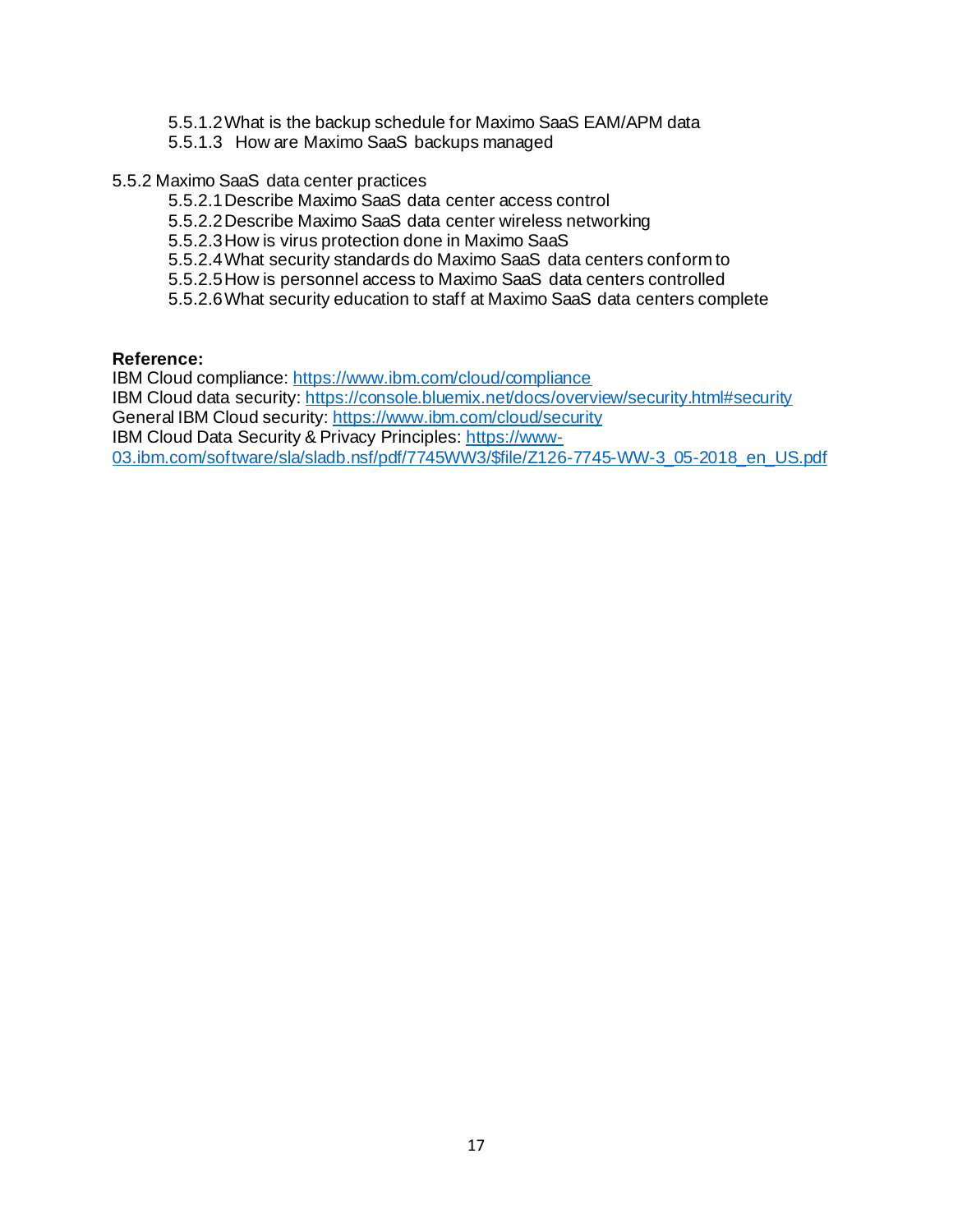# **Section 6 Initial Setup**

#### **6.1 Explain the purpose of Maximo's multi-org/multi-site capabilities**

#### **SUBTASK(S):**

- 6.1.1 Define the difference between organization and Sites
- 6.1.2 Understand when to apply Multisite structures
- 6.1.3 When to create Multiple Organizations and Sites
- 6.1.4 Define the separation of data and via system, sets, organization and sites

#### **Reference:**

[https://www.ibm.com/support/knowledgecenter/SSLKT6\\_7.6.0/com.ibm.mbs.doc/pdf\\_mbs\\_multi](https://www.ibm.com/support/knowledgecenter/SSLKT6_7.6.0/com.ibm.mbs.doc/pdf_mbs_multiple_site.pdf) [ple\\_site.pdf](https://www.ibm.com/support/knowledgecenter/SSLKT6_7.6.0/com.ibm.mbs.doc/pdf_mbs_multiple_site.pdf) https://www.jot-academy.jnfo/dms/course/view.php?id=31

#### **6.2 Understand the General Ledger (GL) Account Structure and code usage in a Multi-Organization site configuration**

#### **SUBTASK(S):**

6.2.1 Understand working with Charts of Accounts

- 6.2.2 Describe Multisite configuration with separate GL accounts
- 6.2.3 Understand how to change GL Account structure
- 6.2.4 Describe setting up accounts
- 6.2.5 Understand Merged GL codes
- 6.2.6 Describe transferring assets between sites

6.2.7

#### **Reference:**

[https://www.ibm.com/support/knowledgecenter/SSLKT6\\_7.6.0/com.ibm.mbs.doc/pdf\\_mbs\\_multi](https://www.ibm.com/support/knowledgecenter/SSLKT6_7.6.0/com.ibm.mbs.doc/pdf_mbs_multiple_site.pdf) [ple\\_site.pdf](https://www.ibm.com/support/knowledgecenter/SSLKT6_7.6.0/com.ibm.mbs.doc/pdf_mbs_multiple_site.pdf)

[https://www.ibm.com/support/knowledgecenter/en/SSBLW8/com.ibm.mbs.doc/chrtacct/t\\_manag](https://www.ibm.com/support/knowledgecenter/en/SSBLW8/com.ibm.mbs.doc/chrtacct/t_manage_chrtacct.html) [e\\_chrtacct.html](https://www.ibm.com/support/knowledgecenter/en/SSBLW8/com.ibm.mbs.doc/chrtacct/t_manage_chrtacct.html) Charts of accounts

[https://www.ibm.com/support/knowledgecenter/en/search/account%20structure?scope=SSBLW](https://www.ibm.com/support/knowledgecenter/en/search/account%20structure?scope=SSBLW8) [8](https://www.ibm.com/support/knowledgecenter/en/search/account%20structure?scope=SSBLW8) Account structures

[https://www.ibm.com/support/knowledgecenter/en/SSBLW8/com.ibm.mbs.doc/chrtacct/t\\_modify](https://www.ibm.com/support/knowledgecenter/en/SSBLW8/com.ibm.mbs.doc/chrtacct/t_modify_gl_account_structure.html) **ql\_account\_structure.html Changing GL structures** 

[https://www.ibm.com/support/knowledgecenter/en/SSBLW8/com.ibm.mbs.doc/chrtacct/t\\_set\\_ac](https://www.ibm.com/support/knowledgecenter/en/SSBLW8/com.ibm.mbs.doc/chrtacct/t_set_accounts.html) [counts.html](https://www.ibm.com/support/knowledgecenter/en/SSBLW8/com.ibm.mbs.doc/chrtacct/t_set_accounts.html) Setting up accounts

[https://publib.boulder.ibm.com/tividd/td/ITMax/521\\_mx\\_fmg/en\\_US/PDF/621\\_mx\\_fmg.pdf](https://publib.boulder.ibm.com/tividd/td/ITMax/521_mx_fmg/en_US/PDF/621_mx_fmg.pdf) Maximo Financial Manager's Guide (need to find a version for 7.6.x)

[https://www.ibm.com/support/knowledgecenter/en/SSBLW8/com.ibm.mam.doc/wc\\_inventory/t\\_t](https://www.ibm.com/support/knowledgecenter/en/SSBLW8/com.ibm.mam.doc/wc_inventory/t_transfer_rotating_assets.html) [ransfer\\_rotating\\_assets.html](https://www.ibm.com/support/knowledgecenter/en/SSBLW8/com.ibm.mam.doc/wc_inventory/t_transfer_rotating_assets.html) Transferring Assets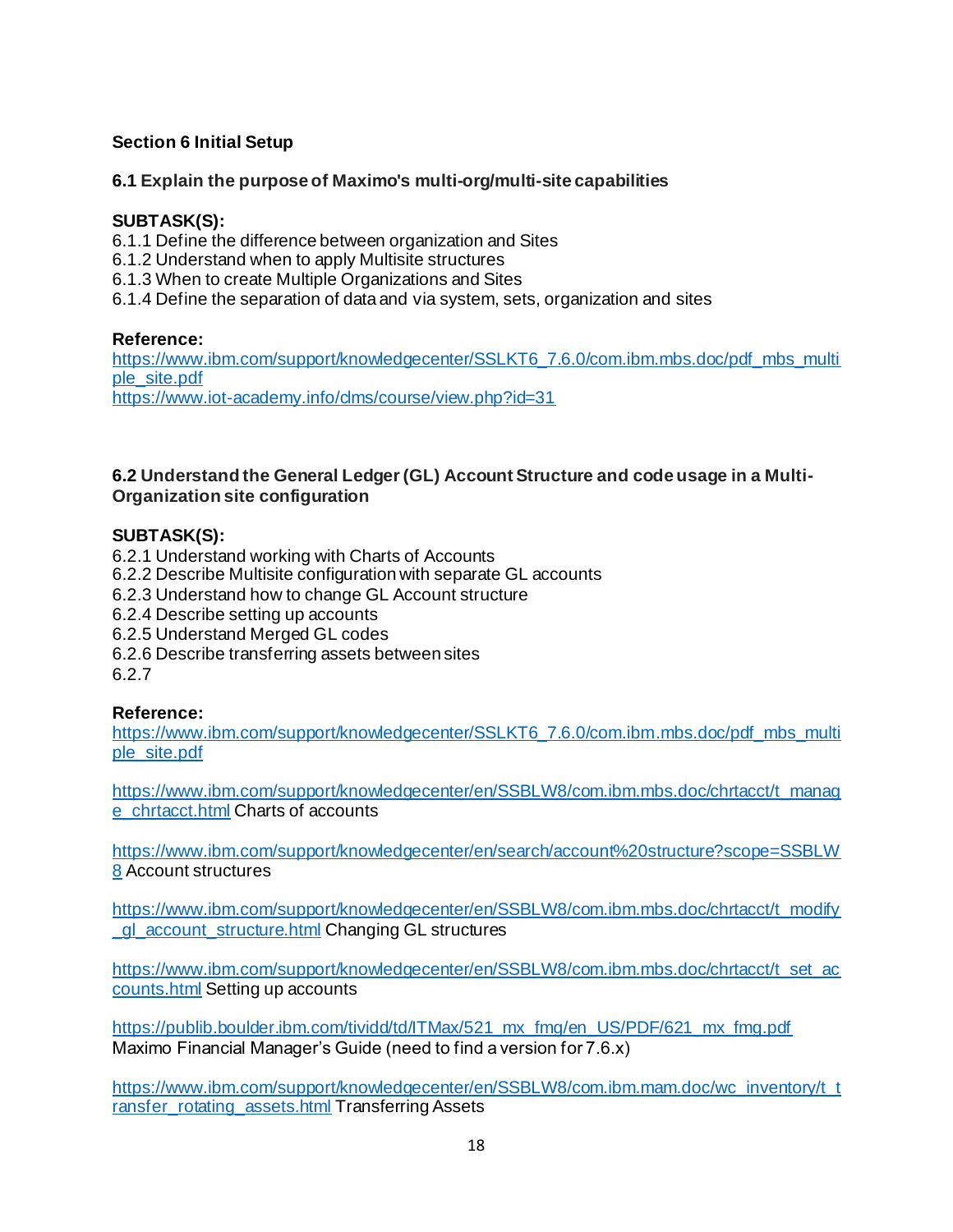#### **6.3 Summarize other initial setup requirements for Maximo based on customer usage**

*include but not limited to: Classification structure, location structure, systems, security, calendars, crafts, labor records, meters, meter groups, condition monitoring points items, assets, routes, job plans and PM schedules*

#### **SUBTASK(S):**

6.3.1Describe Predictive Maintenance and Job Plans 6.3.2 Describe condition monitoring 6.3.1 Describe Classifications in Maximo 6.3.2 Understand Locations in Maximo 6.3.3 Describe Security in Maximo 6.3.4 Describe Crafts and Labor records 6.3.5 Understand the types of meters and meter groups available in Maximo 6.3.6 6.3.7 Describe Items and storerooms 6.3.8 Describe Rotating and non-Rotating Assets 6.3.10 Describe the Master data checklist 6.3.11 Asset Templates 6.3.12 Job Plans (Standard Jobs) 6.3.13 Asset Locations (Structure) 6.3.14 Item Master (Goods & Service – ICN's) 6.3.15 Companies (Manufacturer) 6.3.16 Master PM 6.3.17 Account Codes – 8 Segments 6.3.18 Assets (Main Equipment) 6.3.19 Routes 6.3.20 PM Preventative Maintenance 6.3.21 Exchange Rates (Historical) 6.3.22 eDocs 6.3.23 Document Links (URL's) 6.3.24 Labour 6.3.25 Asset Models 6.3.26 Inventory Locations (inc. Repair, Warehouse, Store, Transit) 6.3.27 Units of Measure 6.3.28 UOM Conversions 6.3.29 Tas (VAT/MVA) Codes 6.3.30 People (Employees) 6.3.31 Users 6.3.32 Class- Certifications (inc. IMO/SOLAS/Flag State/Coastal) 6.3.33 Companies (Vendors) 6.3.34 Classifications (Registers)

**Reference:**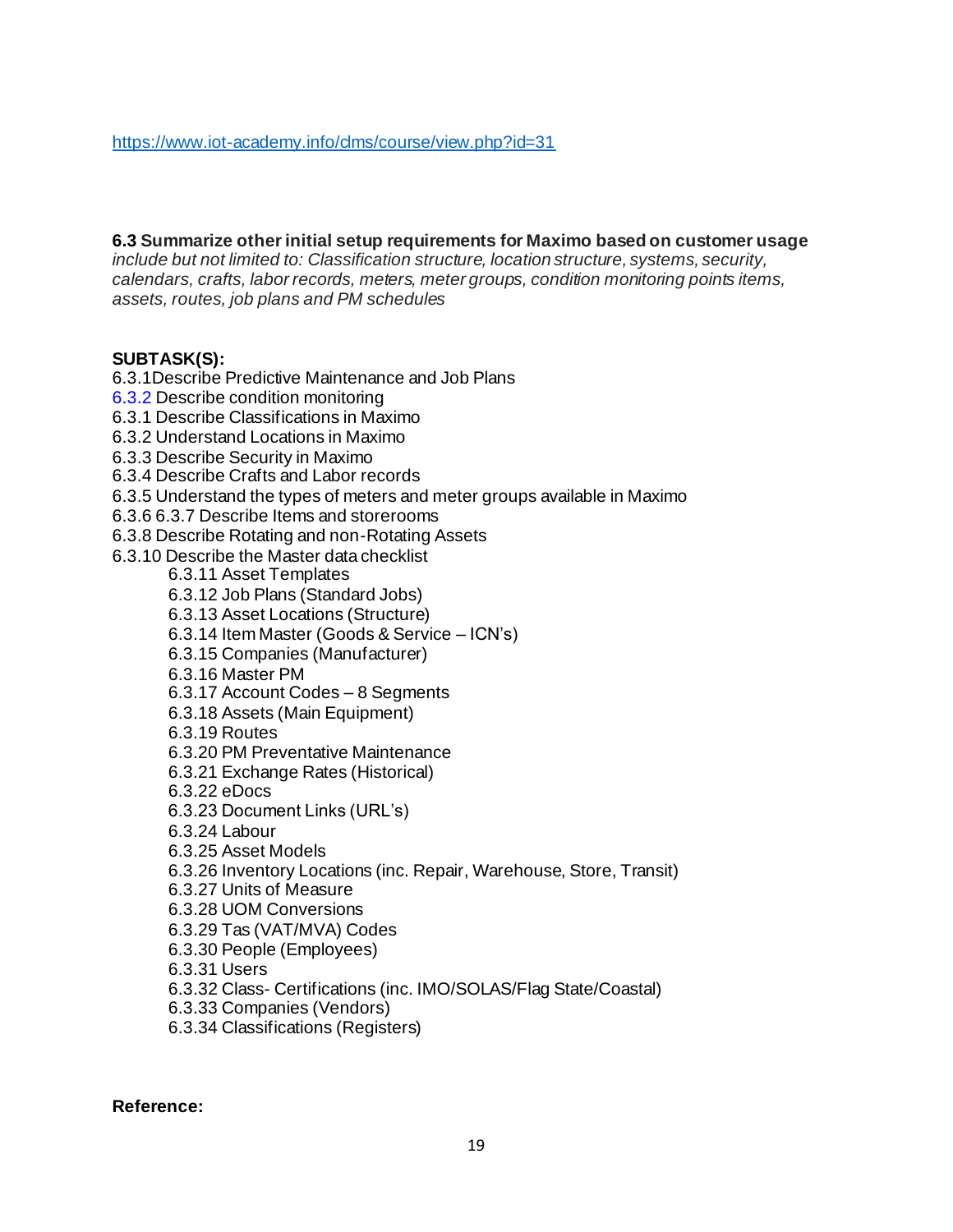[https://www.ibm.com/support/knowledgecenter/SSLKT6\\_7.6.0/com.ibm.mbs.doc/pdf\\_mbs\\_multi](https://www.ibm.com/support/knowledgecenter/SSLKT6_7.6.0/com.ibm.mbs.doc/pdf_mbs_multiple_site.pdf) [ple\\_site.pdf](https://www.ibm.com/support/knowledgecenter/SSLKT6_7.6.0/com.ibm.mbs.doc/pdf_mbs_multiple_site.pdf)

[https://www.ibm.com/support/knowledgecenter/en/SSKVFR\\_7.6.1/com.ibm.spr.doc/pluspclas/c\\_](https://www.ibm.com/support/knowledgecenter/en/SSKVFR_7.6.1/com.ibm.spr.doc/pluspclas/c_classification.html) [classification.html](https://www.ibm.com/support/knowledgecenter/en/SSKVFR_7.6.1/com.ibm.spr.doc/pluspclas/c_classification.html) Classifications

[https://www.ibm.com/support/knowledgecenter/SSLKT6\\_7.6.1/com.ibm.mbs.doc/location/t\\_work](https://www.ibm.com/support/knowledgecenter/SSLKT6_7.6.1/com.ibm.mbs.doc/location/t_work_locs.html) [\\_locs.html](https://www.ibm.com/support/knowledgecenter/SSLKT6_7.6.1/com.ibm.mbs.doc/location/t_work_locs.html) Locations

[https://www.ibm.com/support/knowledgecenter/en/SSLKT6\\_7.6.1/com.ibm.mbs.doc/security/c\\_s](https://www.ibm.com/support/knowledgecenter/en/SSLKT6_7.6.1/com.ibm.mbs.doc/security/c_security_overview.html) [ecurity\\_overview.html](https://www.ibm.com/support/knowledgecenter/en/SSLKT6_7.6.1/com.ibm.mbs.doc/security/c_security_overview.html) Security Overview

[https://www.iot-academy.info/index.php/en-us/?option=com\\_jabuilder&view=page&id=73](https://www.iot-academy.info/index.php/en-us/?option=com_jabuilder&view=page&id=73) Security on IoT Academy

[https://www.ibm.com/support/knowledgecenter/en/SSLKT6\\_7.6.0/com.ibm.mt.doc/calendr/t\\_ma](https://www.ibm.com/support/knowledgecenter/en/SSLKT6_7.6.0/com.ibm.mt.doc/calendr/t_managing_calendars.html) [naging\\_calendars.html](https://www.ibm.com/support/knowledgecenter/en/SSLKT6_7.6.0/com.ibm.mt.doc/calendr/t_managing_calendars.html) Calendars

[https://www.ibm.com/support/knowledgecenter/en/SSLKT6\\_7.6.0/com.ibm.mbs.doc/item/c\\_met](https://www.ibm.com/support/knowledgecenter/en/SSLKT6_7.6.0/com.ibm.mbs.doc/item/c_meters.html) [ers.html](https://www.ibm.com/support/knowledgecenter/en/SSLKT6_7.6.0/com.ibm.mbs.doc/item/c_meters.html) Meters

[https://www.iot-academy.info/index.php/en-us/?option=com\\_jabuilder&view=page&id=64](https://www.iot-academy.info/index.php/en-us/?option=com_jabuilder&view=page&id=64) Asset Configuration (incl. Meters in IoT Academy)

[https://www.iot-academy.info/index.php/en-](https://www.iot-academy.info/index.php/en-us/?option=com_joomdle&view=wrapper&moodle_page_type=course&id=6&Itemid=0&lang=en)

[us/?option=com\\_joomdle&view=wrapper&moodle\\_page\\_type=course&id=6&Itemid=0&lang=en](https://www.iot-academy.info/index.php/en-us/?option=com_joomdle&view=wrapper&moodle_page_type=course&id=6&Itemid=0&lang=en) IoT Academy Course "Maximo Workforce Management" – Crafts, Labor records

[https://www.ibm.com/support/knowledgecenter/en/SSBLW8/com.ibm.mbs.doc/cond/c\\_cond\\_mo](https://www.ibm.com/support/knowledgecenter/en/SSBLW8/com.ibm.mbs.doc/cond/c_cond_monit_app.html) [nit\\_app.html](https://www.ibm.com/support/knowledgecenter/en/SSBLW8/com.ibm.mbs.doc/cond/c_cond_monit_app.html) Condition Monitoring

[https://www.iot-academy.info/index.php/en-](https://www.iot-academy.info/index.php/en-us/?option=com_joomdle&view=wrapper&moodle_page_type=course&id=25)

[us/?option=com\\_joomdle&view=wrapper&moodle\\_page\\_type=course&id=25](https://www.iot-academy.info/index.php/en-us/?option=com_joomdle&view=wrapper&moodle_page_type=course&id=25) Item Records (IoT Academy)

[https://www.ibm.com/support/knowledgecenter/en/SSBLW8/com.ibm.mbs.doc/pm/c\\_pm\\_app.ht](https://www.ibm.com/support/knowledgecenter/en/SSBLW8/com.ibm.mbs.doc/pm/c_pm_app.html) [ml](https://www.ibm.com/support/knowledgecenter/en/SSBLW8/com.ibm.mbs.doc/pm/c_pm_app.html) PM

[https://www.ibm.com/support/knowledgecenter/en/SSBLW8/com.ibm.mbs.doc/jobplan/c\\_job\\_pl](https://www.ibm.com/support/knowledgecenter/en/SSBLW8/com.ibm.mbs.doc/jobplan/c_job_plans_overview.html) [ans\\_overview.html](https://www.ibm.com/support/knowledgecenter/en/SSBLW8/com.ibm.mbs.doc/jobplan/c_job_plans_overview.html) Job Plans

<https://www.iot-academy.info/clms/course/view.php?id=31> Multisite (IoT Academy)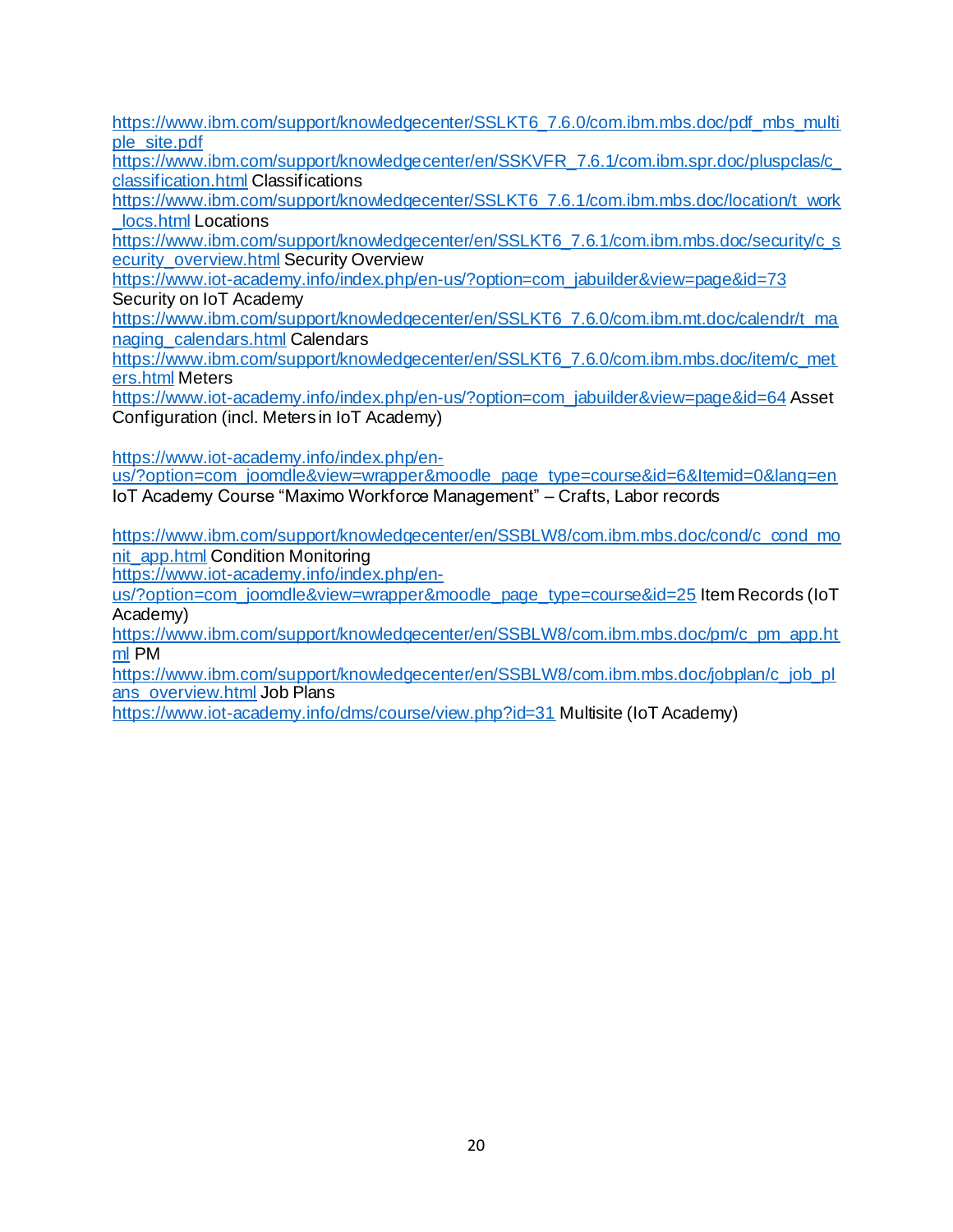# **Section 7 Customization/Configuration**

# **7.1 Explain the Maximo integration for APM**

# **SUBTASK**

7.1.1 Understand the Maximo Integration Object Structures used in Maximo EAM to APM.

7.1.2 Understand the Maximo EAM Publish Channels

7.1.3 Explain the types of end points used to integrate APM and Maximo EAM

7.1.4 Understand the usage of the Maximo EAM RESTAPI to POST and GET event data via XML and JSON

7.1.5 Understand the usage of the Maximo EAM RESTAPI to obtain analysis data for a specific asset type or asset ID

# **7.2 Explain concepts of Maximo Formulas and their usage**

# **SUBTASK**

7.2.1 Identify the built in functions and formulas

7.2.2 Identify the built in formulas for assets and Locations

7.2.3 Explain the key areas that formulas bring value to the core Maximo components

# **7.3 Explain the benefits of using Automation Scripting**

# **SUBTASK**

7.3.1 Explain the difference between using automation scripting verse Java custom classes

7.3.1.2 Understand the programming languages that can be used for automatization scripting

7.3.2 Understand the usage of Automation Scripts with the Integration Framework

#### **7.4 Understand the tools available for the Maximo UI framework for configuration and customization.**

# **SUBTASK**

7.4.1 Explain the use of the Database Configuration Application

7.4.2 Explain the Maximo EAM Application Designer

7.4.3 Explain the use of the Maximo Application Designer for mobility configuration

7.4.4 Explain the use of the Mobile First Studio in the customizing Maximo Anywhere

7.4.5 Describe the customization of the Maximo UI with custom Java Classes for custom APM models

# 7.5 **Explain when to use Migration Manager**

# **SUBTASK**

7.5.1 Explain the use of the Migration Object Structures in Maximo EAM

7.5.2 Explain the different methods for creating Migration Packages

7.5.3 Understand the use of dependencies on Migration Groups

7.5.4 Explain the high level migration process from creation to deployment